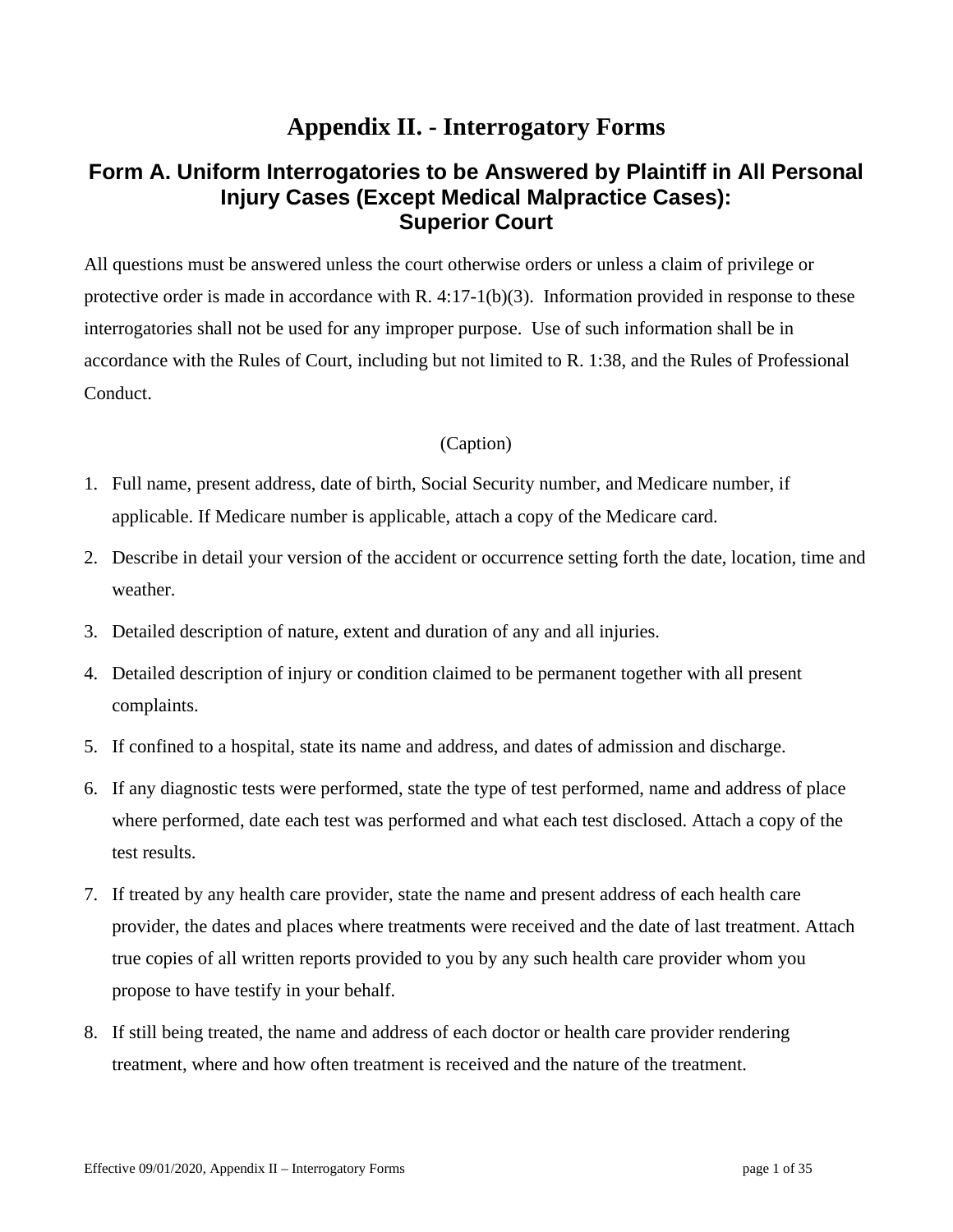- 9. If a previous injury, disease, illness or condition is claimed to have been aggravated, accelerated or exacerbated, specify in detail the nature of each and the name and present address of each health care provider, if any, whoever provided treatment for the condition.
- 10. If employed at the time of the accident, state: (a) name and address of employer; (b) position held and nature of work performed; (c) average weekly wages for past year; (d) period of time lost from employment, giving dates; and (e) amount of wages lost, if any.
- 11. If there has been a return to employment or occupation, state: (a) name and address of present employer; (b) position held and nature of work performed; and (c) present weekly wages, earning, income or profit.
- 12. If other loss of income, profit or earnings is claimed: (a) state total amount of the loss; (b) give a complete detailed computation of the loss; and (c) state the nature and source of the loss of income, profit and earnings, and the dates of the deprivation.
- 13. Itemize in complete detail any and all moneys expended or expenses incurred for hospitals, doctors, nurses, diagnostic tests or health care providers, x-rays, medicines, care and appliances and state the name and address of each payee and the amount paid and owed each payee.
- 14. Itemize any and all other losses or expenses incurred not otherwise set forth.
- 15. Identify all documents that may relate to this action and attach copies of each such document.
- 16. State the names and addresses of all eyewitnesses to the accident or occurrence, their relationship to you and their interest in this lawsuit.
- 17. State the names and addresses of all persons who have knowledge of any facts relating to the case.
- 18. If any photographs, videotapes, audio tapes or other forms of electronic recording, sketches, reproductions, charts or maps were made with respect to anything that is relevant to the subject matter of the complaint, describe: (a) the number of each; (b) what each shows or contains; (c) the date taken or made; (d) the names and addresses of the persons who made them; (e) in whose possession they are at present; and (f) if in your possession, attach a copy, or if not subject to convenient copying, state the location where inspection and copying may take place.
- 19. If you claim that the defendant made any admissions as to the subject matter of this lawsuit, state: (a) the date made; (b) the name of the person by whom made; (c) the name and address of the person to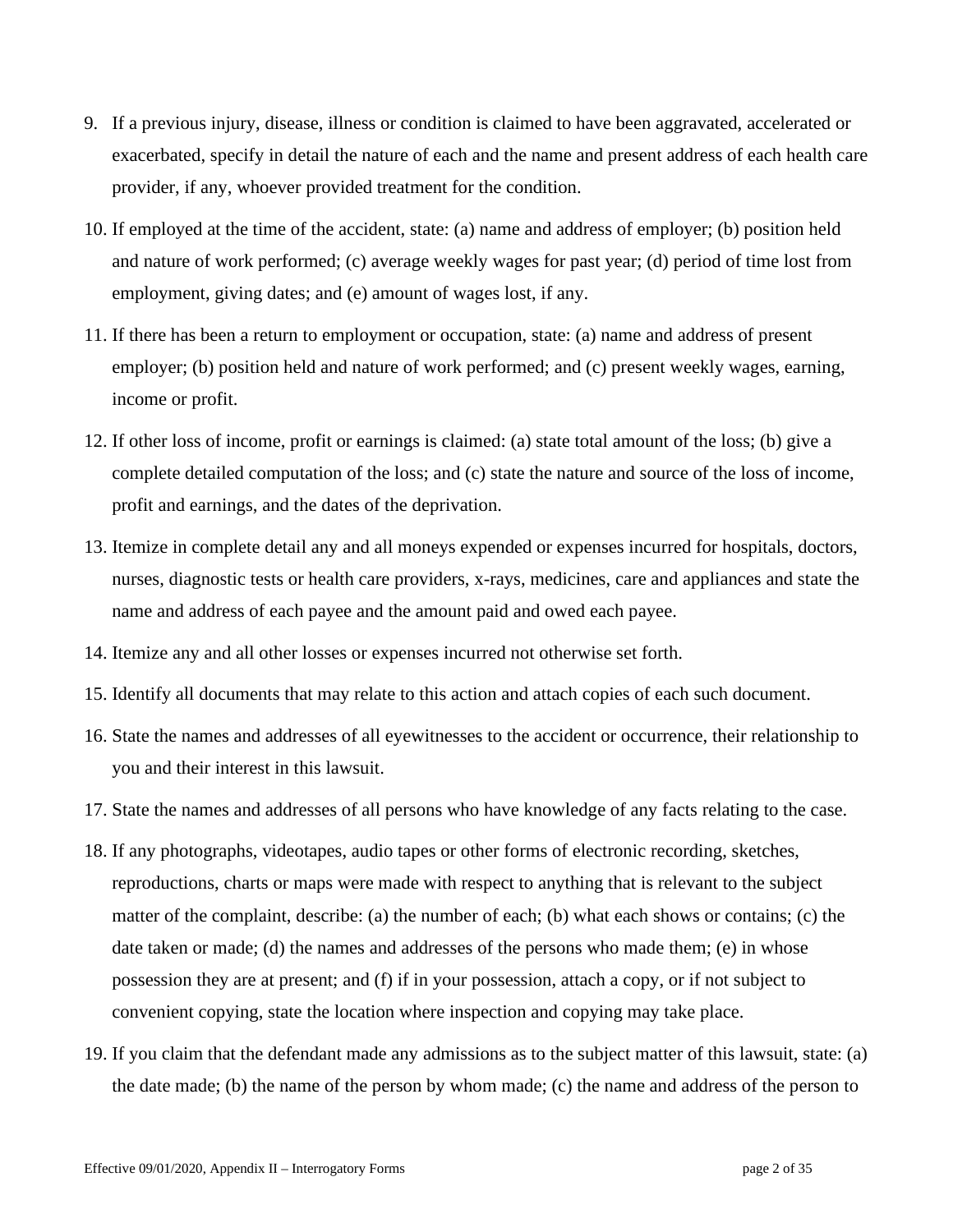whom made; (d) where made; (e) the name and address of each person present at the time the admission was made; (f) the contents of the admission; and (g) if in writing, attach a copy.

- 20. If you or your representative and the defendant have had any oral communication concerning the subject matter of this lawsuit, state: (a) the date of the communication; (b) the name and address of each participant; (c) the name and address of each person present at the time of such communication; (d) where such communication took place; and (e) a summary of what was said by each party participating in the communication.
- 21. If you have obtained a statement from any person not a party to this action, state: (a) the name and present address of the person who gave the statement; (b) whether the statement was oral or in writing and if in writing, attach a copy; (c) the date the statement was obtained; (d) if such statement was oral, whether a recording was made, and if so, the nature of the recording and the name and present address of the person who has custody of it; (e) if the statement was written, whether it was signed by the person making it; (f) the name and address of the person who obtained the statement; and (g) if the statement was oral, a detailed summary of its contents.
- 22. If you claim that the violation of any statute, rule, regulation or ordinance is a factor in this litigation, state the exact title and section.
- 23. State the names and addresses of any and all proposed expert witnesses. Set forth in detail the qualifications of each expert named and attach a copy of each expert's current resume. Also attach true copies of all written reports provided to you by any such proposed expert witnesses. With respect to all expert witnesses, including treating physicians, who are expected to testify at trial and with respect to any person who has conducted an examination pursuant to Rule 4:19, who may testify, state each such witness's name, address and area of expertise and attach a true copy of all written reports provided to you.

State the subject matter on which your experts are expected to testify.

State the substance of the facts and opinions to which your experts are expected to testify and a summary of the grounds for each opinion.

24. State whether you have ever been convicted of a crime.  $\Box$  YES  $\Box$  NO If the answer is "yes", state: (a) date; (b) place; and (c) nature.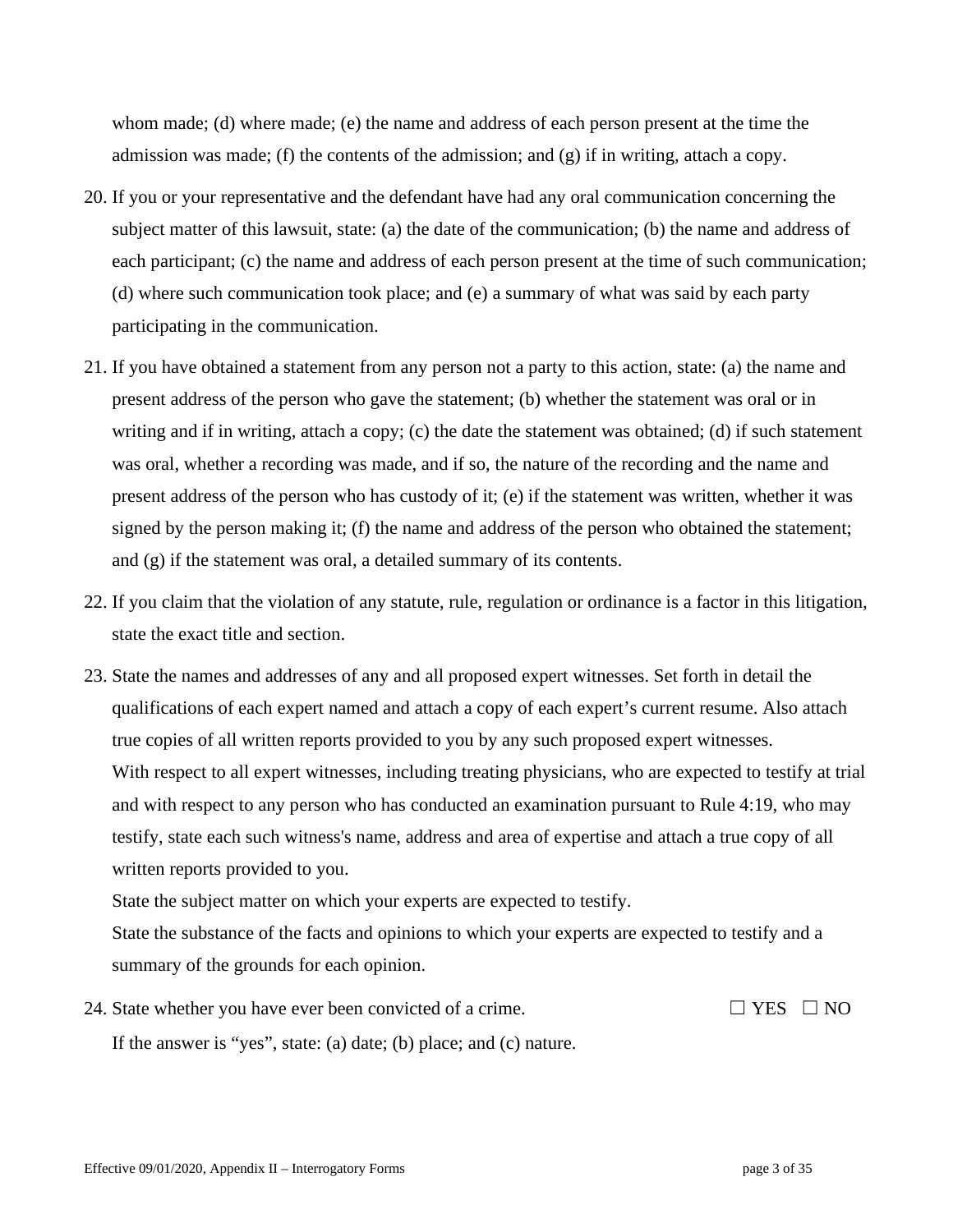## **To Be Answered Only in Automobile Accident Cases**

- 25. State on what street, highway, road or other place (designate which) and in what general direction (north, south, east or west) your vehicle was proceeding immediately prior to the collision. (You may include a sketch for greater clarity.)
- 26. With respect to fixed objects at the location of the collision, state as nearly as possible the point of impact. If you included a sketch, place an X thereon to denote the point of impact.
- (Note: The term "point of impact" as used in this and other questions has reference to the exact point on the street, highway, road or other place where the vehicles collided or where any pedestrian was struck.)
- 27. State whether there were any traffic control devices, signs or police officers at or near the place of the collision. If there were, describe them (i.e., traffic lights, stop sign, police officers, etc.) and state the exact location of each.
- 28. If you contend that there was a malfunction of a motor vehicle or equipment, state: (a) make, model and year of the motor vehicle and whether or not that vehicle was equipped with power brakes and steering; (b) the nature of the malfunction; (c) the date the motor vehicle was purchased and the name and address of the person from whom the motor vehicle was purchased; (d) the date that that portion of the motor vehicle in which the malfunction occurred was last inspected and the name and address of the person inspecting same; (e) the last date prior to the accident that that portion of the motor vehicle was repaired or replaced, the nature and extent of the repairs, the name and address of the person repairing or replacing same; (f) if the motor vehicle was repaired after the accident, state the name and address of the person repairing same and the nature of the repairs; and (g) attach a copy of any repair bills.
- 29. If the collision occurred at an uncontrolled intersection, state: (a) which vehicle entered the intersection first; (b) whether your vehicle came to a full stop before entering the intersection; and (c) if your vehicle did not come to a full stop before entering the intersection, state the speed of your vehicle when it entered the intersection.
- 30. For each other vehicle or pedestrian collided with, state, at the time you first observed the other vehicle or pedestrian, (a) your speed and (b) the speed of the other vehicle or the movement, if any, of the pedestrian, and the distance in feet between (c) the front of your vehicle and the point of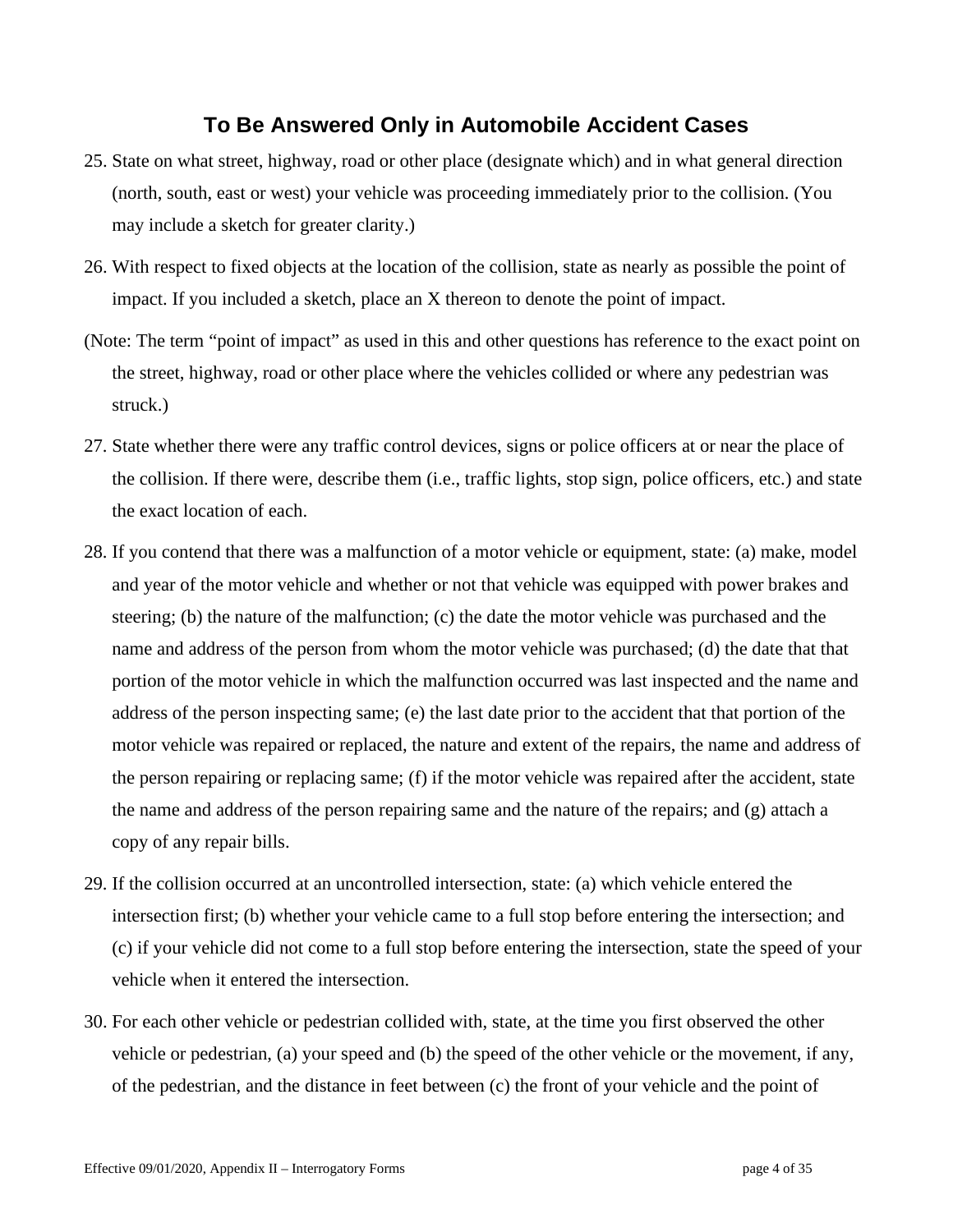impact; (d) the front of the other vehicle or pedestrian and the point of impact, and (e) the front of your vehicle and the other vehicle or pedestrian.

- 31. State where each vehicle came to rest after the impact. Include the distance in terms of feet from the point of impact to the point where each vehicle came to rest.
- 32. For each other vehicle or pedestrian involved, state (a) which part of your vehicle; and (b) which part of the other vehicle or pedestrian came into contact.
- 33. State the following facts with respect to the collision: (a) time; (b) condition of weather; (c) condition of visibility; and (d) condition of roadway.
- 34. For each other vehicle or pedestrian involved, state whether you observed the vehicle or pedestrian prior to the accident?  $\Box$  YES  $\Box$  NO If the answer is "yes," set forth the time that elapsed from the time you first saw the vehicle or pedestrian until the impact occurred.
- 35. At the time of the impact, state the speeds of all vehicles involved in the collision.
- 36. Were you charged with a motor vehicle violation as a result of the collision?  $\Box$  YES  $\Box$  NO If the answer is "yes", state: (a) charge; (b) plea; and (c) disposition.
- 37. Do you have insurance coverage and/or PIP benefits under an applicable policy or policies of automobile insurance? As to each such policy provide the name and address of the insurance carrier, policy number, the named insured and attach a copy of the declaration sheet. If you are making a claim for property damage to a motor vehicle, provide answers to the uniform interrogatories contained in Form B, questions 1 through 18.

## **For Product Liability Cases (other than Pharmaceutical and Toxic Tort Cases), also Answer Form A(2)**

## **Certification**

I hereby certify that the foregoing answers to interrogatories are true. I am aware that if any of the foregoing statements made by me are willfully false, I am subject to punishment.

I hereby certify that the copies of the reports annexed hereto provided by either treating physicians or proposed expert witnesses are exact copies of the entire report or reports provided by them; that the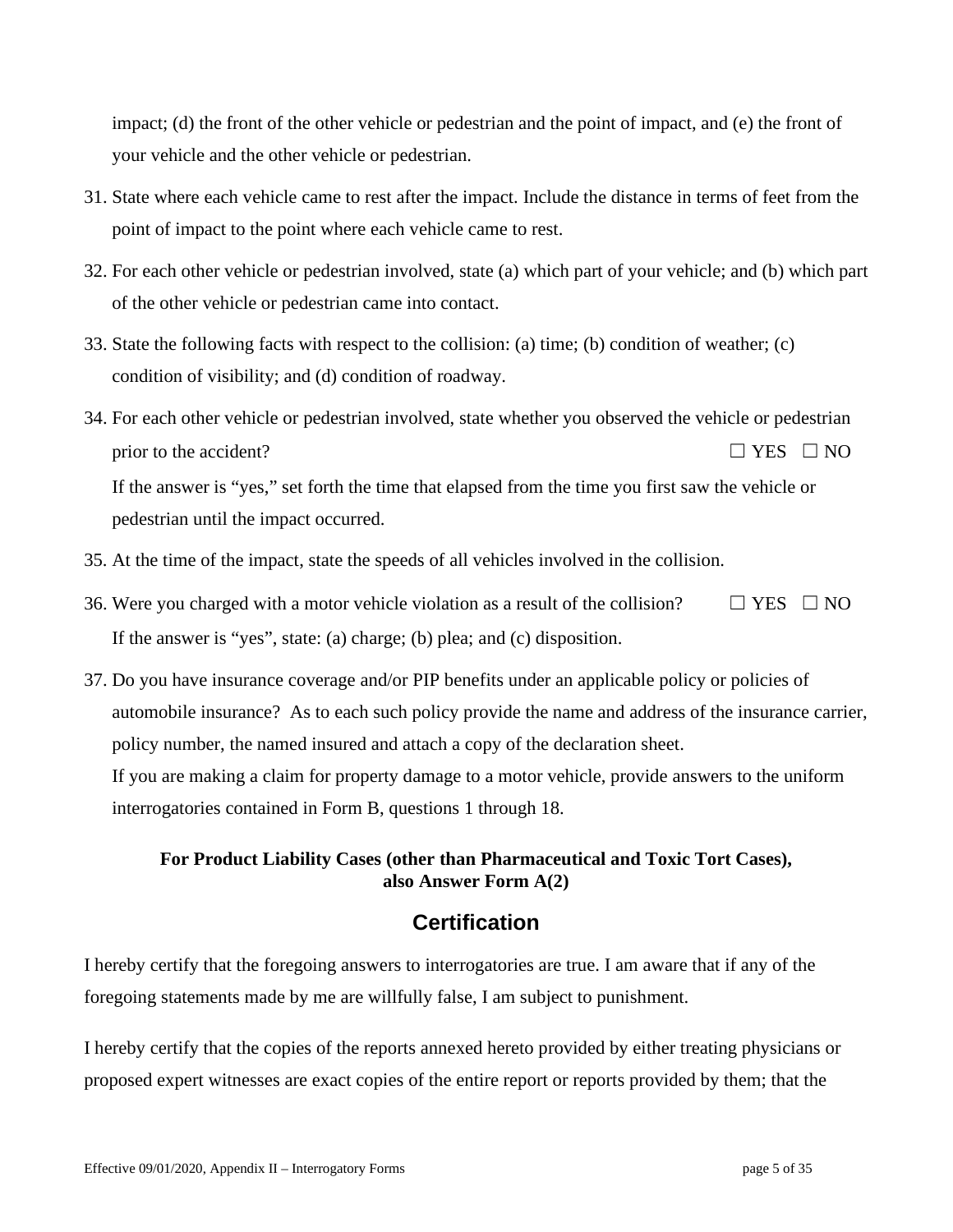existence of other reports of said doctors or experts are unknown to me, and if such become later known or available, I shall serve them promptly on the propounding party.

**Note**: Amended July 17, 1975 to be effective September 8, 1975; entire text deleted and new text added Effective 09/01/2016, July 13, 1994 to be effective September 1, 1994; amended June 28, 1996 to be effective September 1, 1996; amended July 10, 1998 to be effective September 1, 1998; new introductory paragraph added July 5, 2000 to be effective September 5, 2000; interrogatory 23 and certification amended July 28, 2004 to be effective September 1, 2004; caption and final instruction amended July 23, 2010 to be effective September 1, 2010; interrogatory 1 amended July 19, 2012 to be effective September 4, 2012; former number 25 renumbered as 37, and new numbers 25 through 36 added August 1, 2016 to become effective September 1, 2016; introductory paragraph amended July 31, 2020 to be effective September 1, 2020.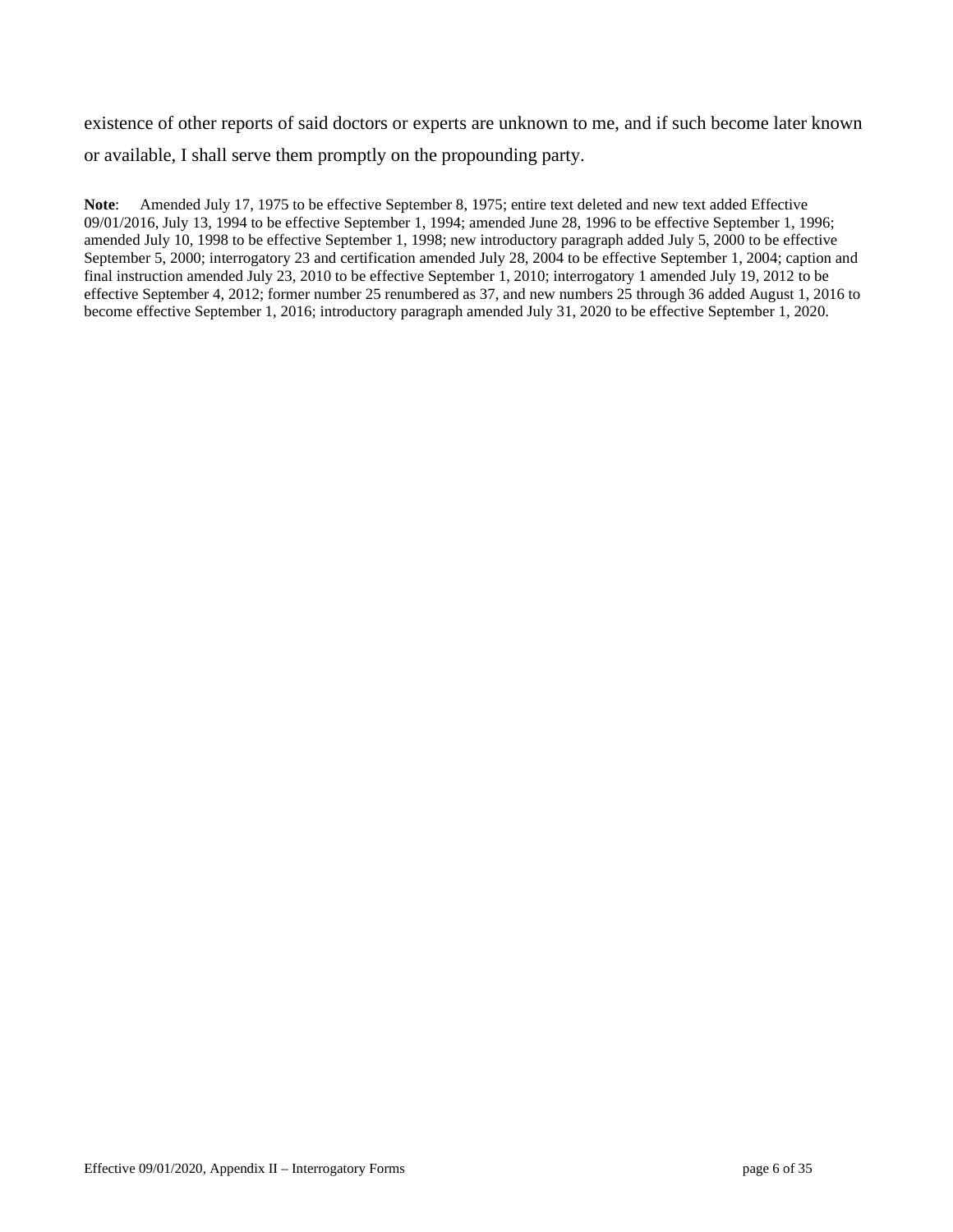# **Form A(1). Uniform Interrogatories to be Answered by Plaintiff in Medical Malpractice Cases Only: Superior Court**

All questions must be answered unless the court otherwise orders or unless a claim of privilege or protective order is made in accordance with R. 4:17-1(b)(3). Information provided in response to these interrogatories shall not be used for any improper purpose. Use of such information shall be in accordance with the Rules of Court, including but not limited to R. 1:38, and the Rules of Professional Conduct.

- 1. State your full name, address, date of birth, and Social Security number.
- 2. State the date on which you first came under the medical care of the defendant(s).
- 3. State the reason(s) you first consulted the defendant(s).
- 4. State in detail the medical history you gave the defendant(s).
- 5. Describe the examination performed by the defendant(s) the first time you came under defendant's medical care.
- 6. Set forth each date on which you presented yourself to defendant(s) for examination and/or treatment and describe in detail the treatment given to you on each date.
- 7. State the name of each defendant that you contend was negligent, and state what you contend that each such defendant did that should not have been done and what you contend that each defendant did not do that should have been done, and the dates thereof. Set forth all facts on which you base your contentions. If you are relying on any written documents or records, identify those documents and records, and state the material in each document which you contend demonstrates negligence.
- 8. State the names and addresses of all persons having knowledge of relevant facts relating to this lawsuit and specify those who are eyewitnesses to any act of negligence.
- 9. State the names and addresses of any and all proposed expert witnesses. Set forth in detail the qualifications of each expert named and attach a copy of each expert's current resume. Also attach true copies of all written reports provided to you by any such proposed expert witnesses.
	- a. With respect to all expert witnesses, including treating physicians, who are expected to testify at trial, and with respect to any person who has conducted an examination pursuant to Rule 4:19,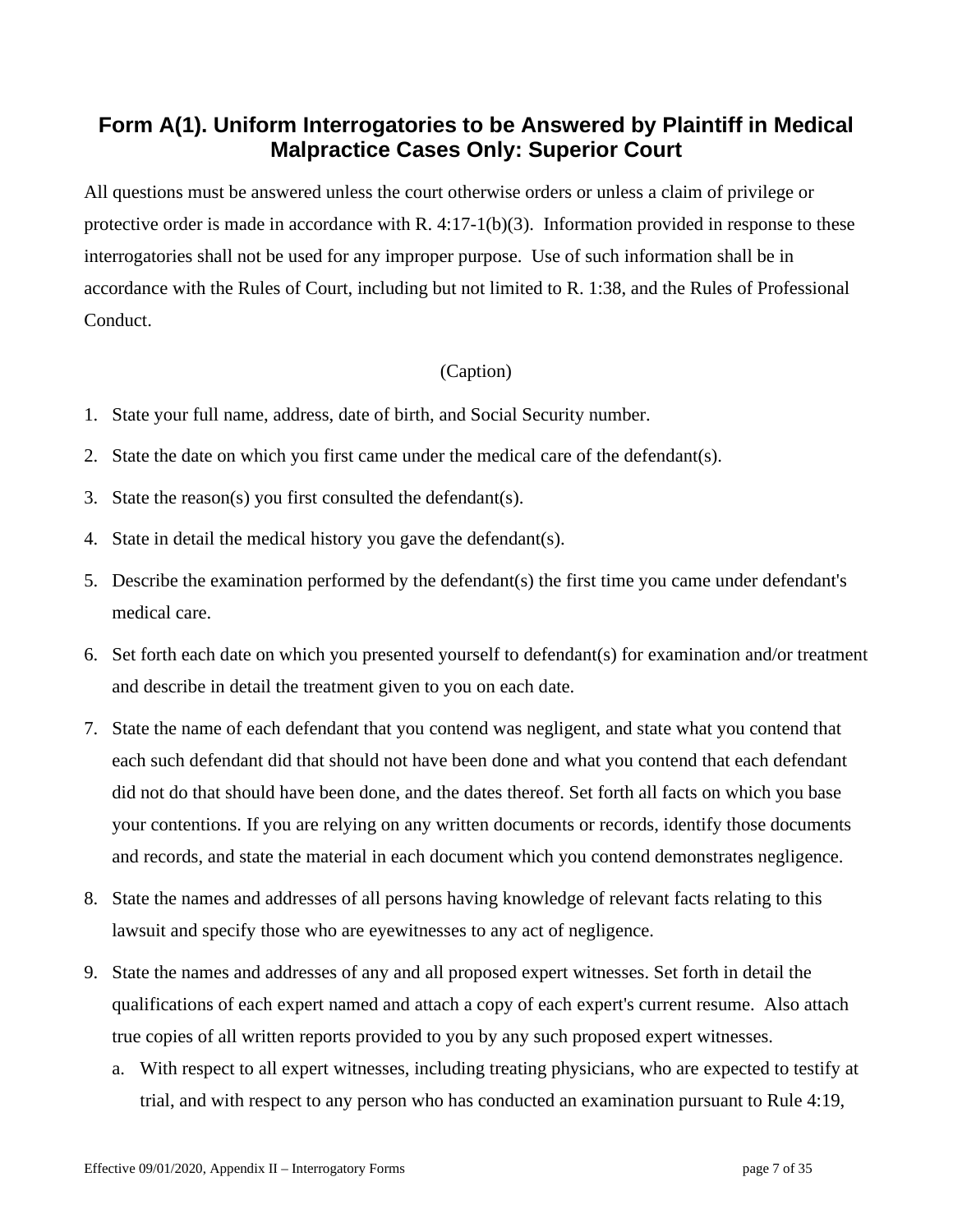state each such witness's name, address and area of expertise and attach a true copy of all written reports provided to you.

- b. State the subject matter on which your experts are expected to testify.
- c. State the substance of the facts and opinions to which your experts are expected to testify and provide a summary of the factual grounds for each opinion.
- 10. Unless for purposes of impeachment, if you or your expert intend to rely on or use in any way at trial any treatise, identify the treatise by title, author and edition and indicate the pertinent portions to be relied on or used at trial.
- 11. State whether or not you have been admitted to any hospital or other medical treatment facility in the last ten years and if so, state the name of the hospital or facility, the dates of admission and discharge, the illness, disease or condition that caused such admission and the names and addresses of the doctor(s) who treated you during such admission.
- 12. State whether you have undergone a physical examination in connection with employment or any application for employment in the last ten years. If so, state the date of any such examination, where it was conducted, who conducted the examination and whether there is a report of such physical examination. If a report was made, attach a true copy. If any such physical examination resulted in action being taken on your behalf or against you, please describe such action.
- 13. State whether you have ever suffered from any injury or disease other than the condition for which you consulted the defendant(s). If so, specify in detail the nature of each such injury or disease and the name and present address of each health care provider, if any, whoever provided treatment for the condition.
- 14. State whether you have ever had a family physician and if so, state physician's name, address and telephone number. Specify and describe any illness or injury for which the family physician has treated you during the past ten years.
- 15. State whether you have consulted any other health care provider in the past ten years. If so, specify in detail the nature of the condition for which you consulted the health care provider and the name and present address of each health care provider who ever provided treatment for the condition.
- 16. State whether any admissions or statements were made by any party to this action or their agents, servants or employees and if so, state: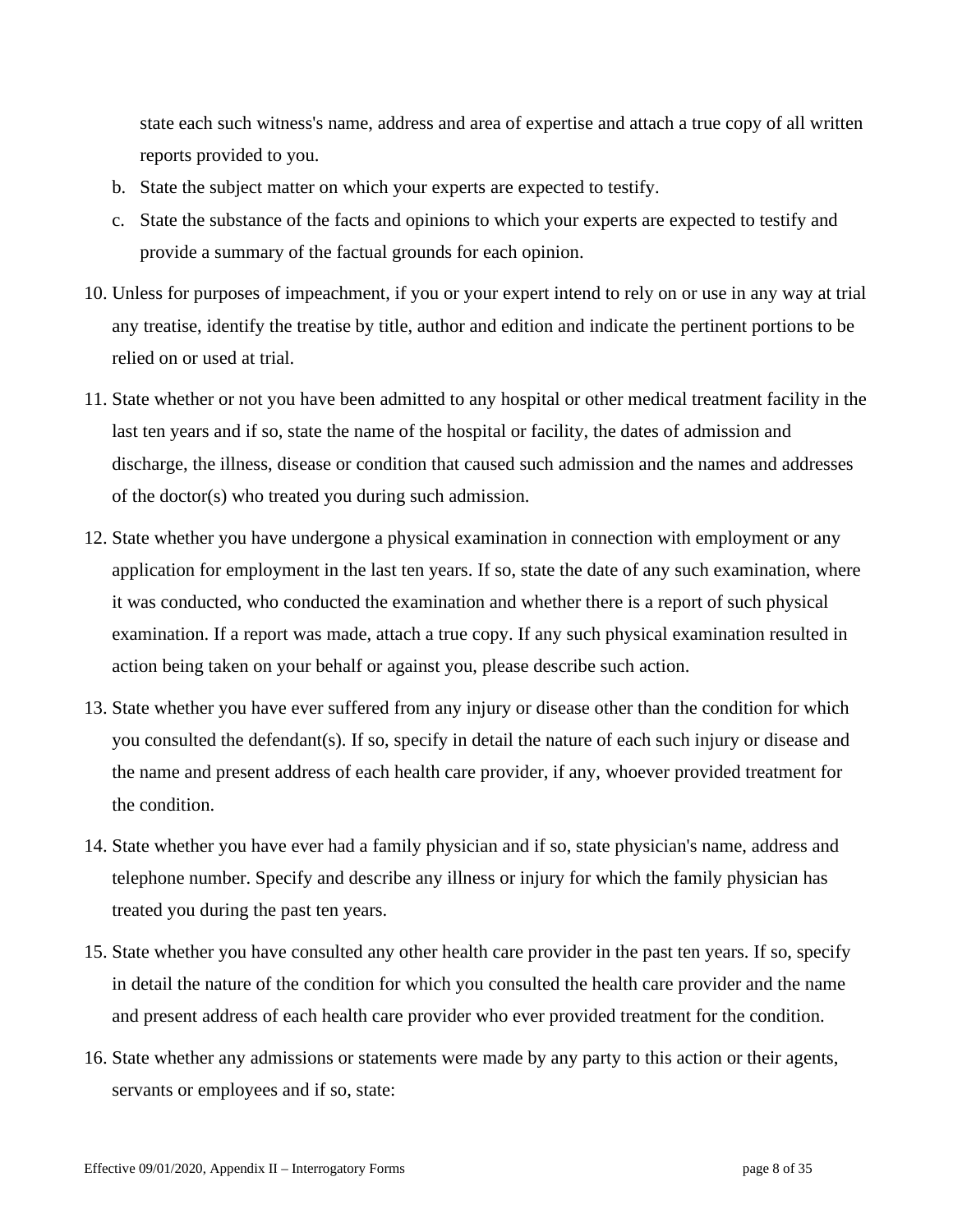- a. whether oral, written or otherwise recorded;
- b. the date, time and place made;
- c. if oral, the words used, or a summary of same;
- d. if written, attach a copy; and
- e. the names and addresses of all persons present at the time and place the statements or admissions were made.
- 17. State whether you have ever made a claim or filed a lawsuit against anyone arising out of any personal injury and if so, state for each such claim or lawsuit:
	- a. the date and place the injury occurred;
	- b. the court or place of filing;
	- c. the date of filing;
	- d. the names and addresses of all parties and their attorneys;
	- e. the nature and extent of all injuries;
	- f. the docket or claim number; and
	- g. the present status of each such lawsuit or claim and if concluded describe the manner in which the lawsuit or claim was concluded and the payment, if any, you received.
- 18. Describe the injuries you sustained as a result of the negligence claimed in this lawsuit.
- 19. If you were treated, attended or examined by any physician(s) or others for the injuries identified in response to Question 18, state:
	- a. the names and addresses of all such persons;
	- b. whether you were admitted to a hospital or other medical treatment facility and if so provide the name and address of the facility and the dates of admission and discharge;
	- c. the dates of every treatment or examination and where they took place; and
	- d. state the nature of the medical treatment given by each physician or other person.
	- e. if any diagnostic tests were performed, state the type of test performed, name and address of place where performed, date each test was performed and what each test disclosed. Attach a copy of the test results.
- 20. State whether you are still afflicted with or suffering from the effects of any injury, illness or disability as a result of defendant's negligence. If so, describe in detail.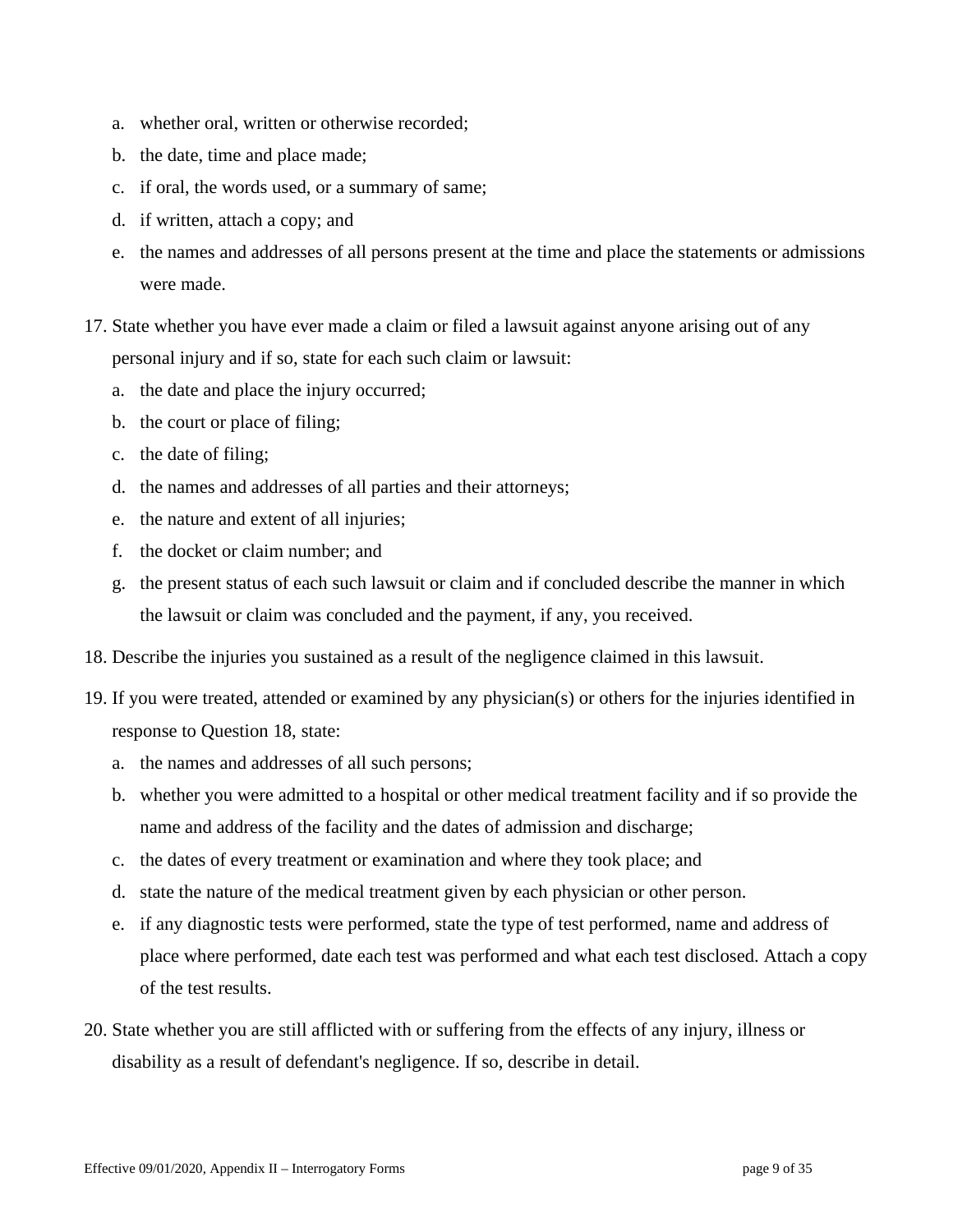21. Set forth all claims for economic damages against the defendant(s), including lost wages, and itemize the amounts paid or owed, dates incurred, and the names and addresses of each person to whom paid or owed.

# **Certification**

I hereby certify that the foregoing answers to interrogatories are true. I am aware that if any of the foregoing statements made by me are willfully false, I am subject to punishment.

I hereby certify that the copies of the reports annexed hereto provided by either treating physicians or proposed expert witnesses are exact copies of the entire report or reports provided by them; that the existence of other reports of said doctors or experts are unknown to me, and if such become later known or available, I shall serve them promptly on the propounding party.

**Note**: New form interrogatory adopted June 28, 1996 to be effective September 1, 1996; new introductory paragraph added July 5, 2000 to be effective September 5, 2000; interrogatory 9 and certification amended July 28, 2004 to be effective September 1, 2004; new paragraph 19 added July 23, 2010 to be effective September 1, 2010; interrogatory 10 amended July 19, 2012 to be effective September 4, 2012; introductory paragraph and interrogatory 1 amended July 31, 2020 to be effective September 1, 2020.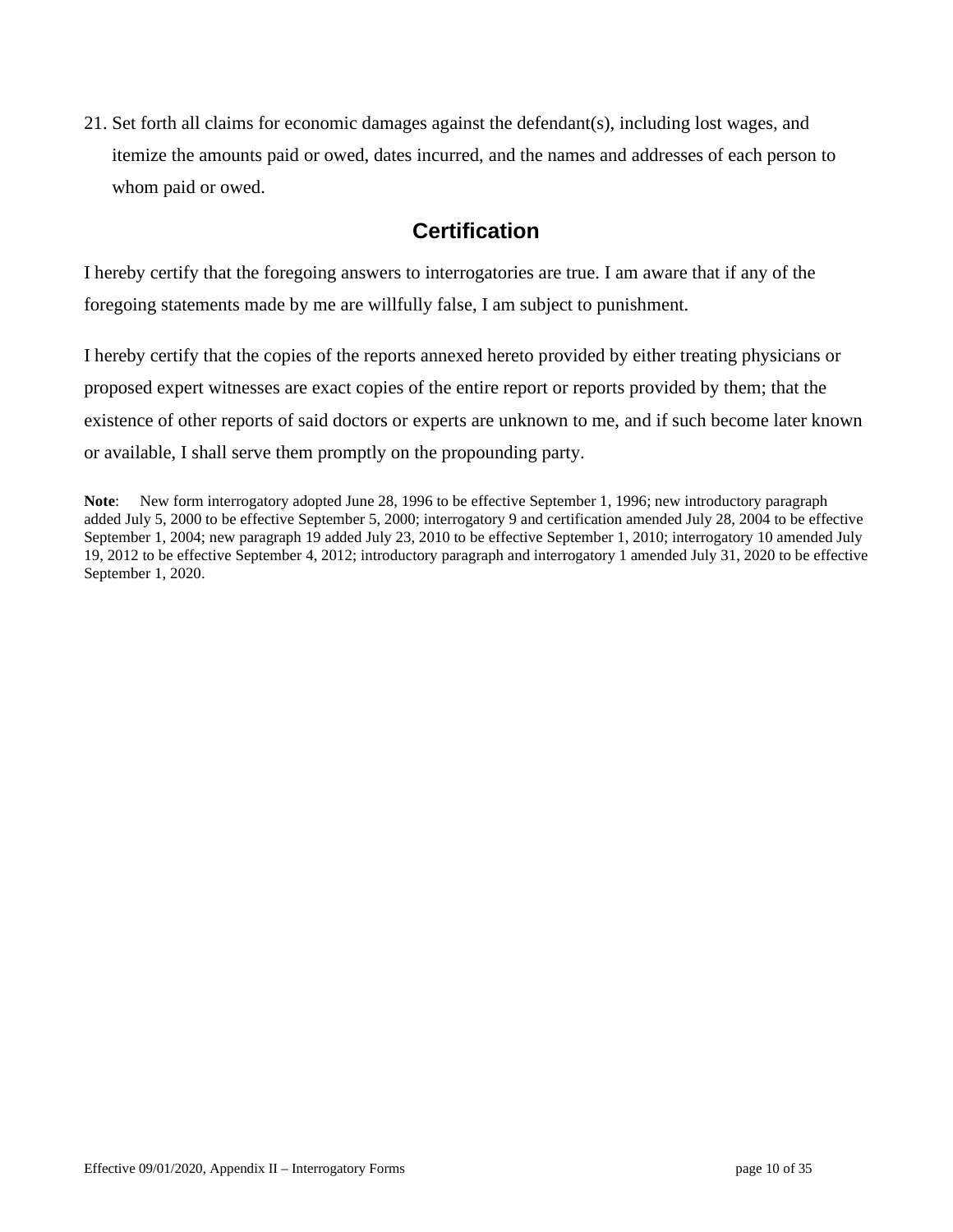# **Form A(2). Uniform Interrogatories to be Answered by Plaintiff in Product Liability Cases (Other Than Pharmaceutical and Toxic Tort Cases) Only: Superior Court**

All questions must be answered unless the court otherwise orders or unless a claim of privilege or protective order is made in accordance with R.4:17-1(b)(3).

- 1. Describe in detail and with specificity the product involved in the incident that is the subject of this lawsuit, including the manufacturer's name, brand name, model number, serial number or other identifying decal or feature on the product.
- 2. If the product involved is a motor vehicle or any other product with component parts or systems, describe any part(s) or system(s) claimed to be defective or negligently designed, manufactured or distributed, or otherwise complained of.
- 3. Do you claim (a) that the product was defectively designed; (b) that the product was defectively manufactured; and/or (c) that the labelings or warnings on, attached to or accompanying the product were inadequate, misleading or insufficient? If so, set forth all facts (not legal conclusions) in support of your contention(s).
- 4. Do you claim that the defendant was negligent? If so, set forth all facts (not legal conclusions) in support of your contention. Do you claim that the defendant breached a warranty? If so, set forth all facts (not legal conclusions) in support of your contention. Set forth why any claims of negligence or breach of warranty are not subsumed in the product liability claim.
- 5. Identify all correspondence between plaintiff and the defendant or its representatives and attach copies.
- 6. How did plaintiff come into possession of or contact with the product involved in the accident incident?
- 7. How long had the product involved in this incident been in the possession of or used by the plaintiff before the incident?
- 8. During the time given in response to the immediately preceding interrogatory, where was the product kept?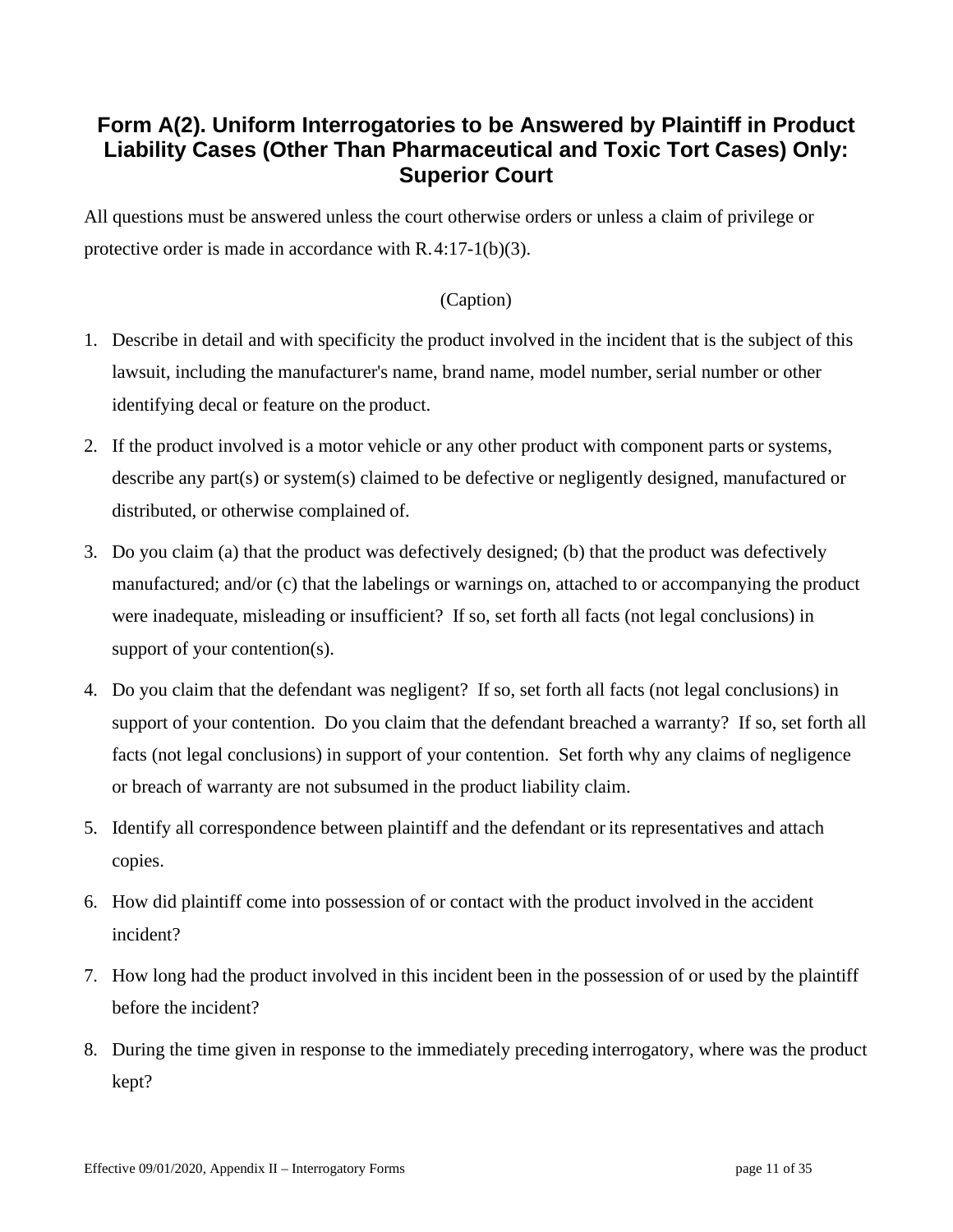- 9. Where was the product immediately after the incident?
- 10. With respect to the product involved in the incident, set forth: (a) the name and address of the person presently having custody of the product; (b) the present location of the product; and (c) the last date that the product was in your possession.
- 11. State whether the product is currently in the same condition as immediately after the incident. If not, fully describe the changes that have occurred, who made them, the reason for such changes and the date they were made.
- 12. Did the product have any words or symbols on it or its packaging, or any written or pictured warnings attached to it? If so, set forth each writing and describe each symbol or picture.
- 13. Was an owner's manual or other literature provided with the product? If so, attach such manual or literature or, if a copy is not available, describe the manual or other literature and summarize its contents.
- 14. Have you ever pursued a workers' compensation claim for injuries sustained as a result of the incident that is the subject of this lawsuit? If so, set forth: (a) the title and venue of every workers' compensation proceeding to which you have been a party; (b) the date upon which each such proceeding was instituted; (c) the date on which each such proceeding wastried and settled; (d) the name and address of each doctor who examined you in connection with each such proceeding; (e) the amount of the award you received from each such proceeding; and (f) the name and address of every employer or insurance company that has actually paid you workers' compensation benefits.
- 15. Do you contend that the design, labeling and warnings, manufacture or distribution of the product was governed by any governmental and/or industry codes, standards, regulations or advisories? If so: (a) state the name and address of the governmental agency or department, or the industry office; and (b) specifically identify the codes, standards, regulations or advisories by title and numerical, alphabetical or other coded designation.
- 16. Did you sustain any property damage or other economic loss as a result of the incident that is the subject of this lawsuit? If so, specify all such damages.
- 17. Do you contend that the product contained a design defect? If so, set forth your contention as to how the product should have been designed in a safer, more appropriate manner.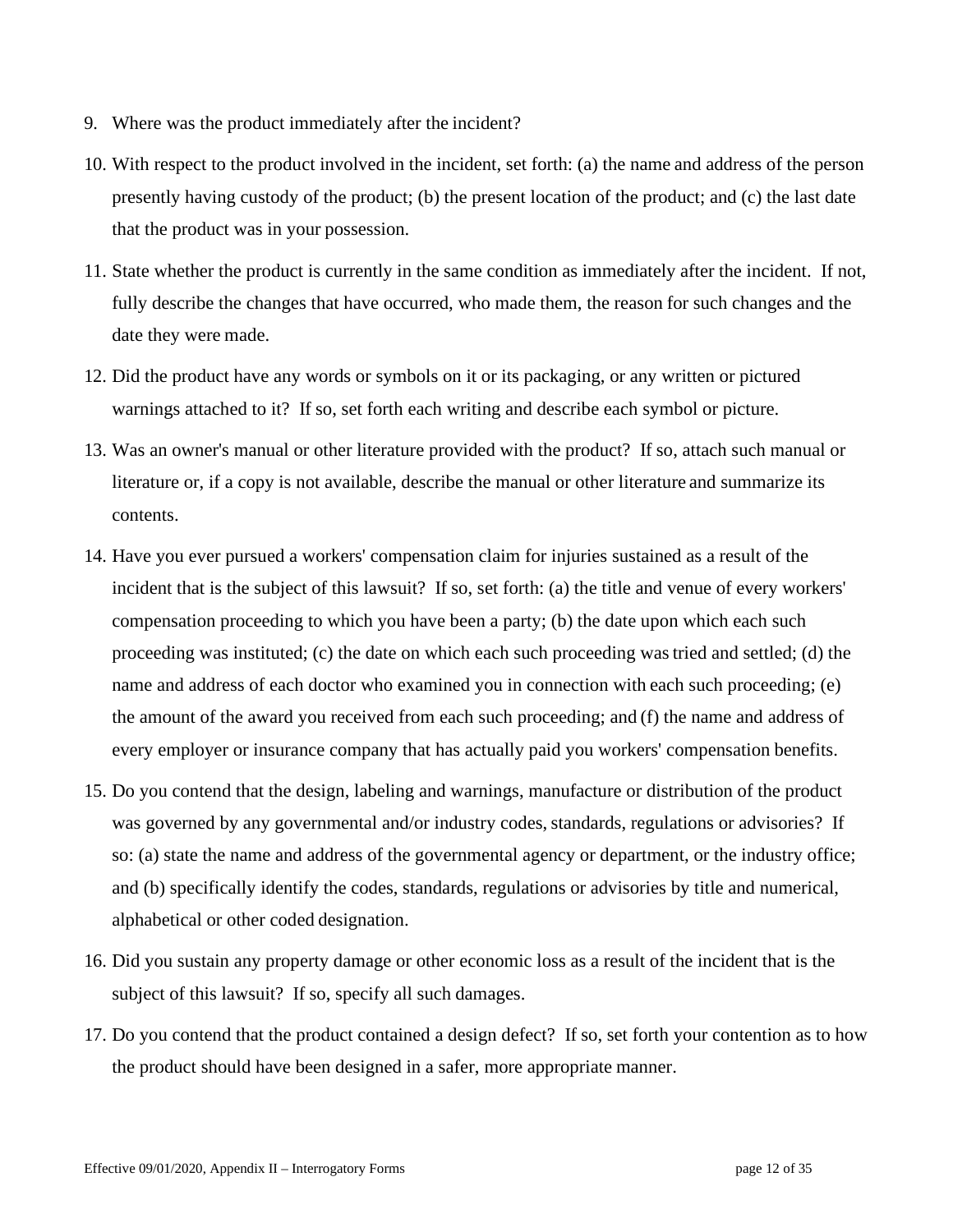I hereby certify that the foregoing answers to interrogatories are true. I am aware that if any of the foregoing statements made by me are willfully false, I am subject to punishment.

I hereby certify that the copies of the reports annexed hereto provided by either treating physicians or proposed expert witnesses are exact copies of the entire report or reports provided by them; that the existence of other reports of said doctors or experts are unknown to me, and if such become later known or available, I shall serve them promptly on the propounding party.

**Note**: New form interrogatory adopted July 10, 1998 to be effective September 1, 1998; new introductory paragraph added July 5, 2000 to be effective September 5, 2000; certification amended July 28, 2004 to be effective September 1,2004.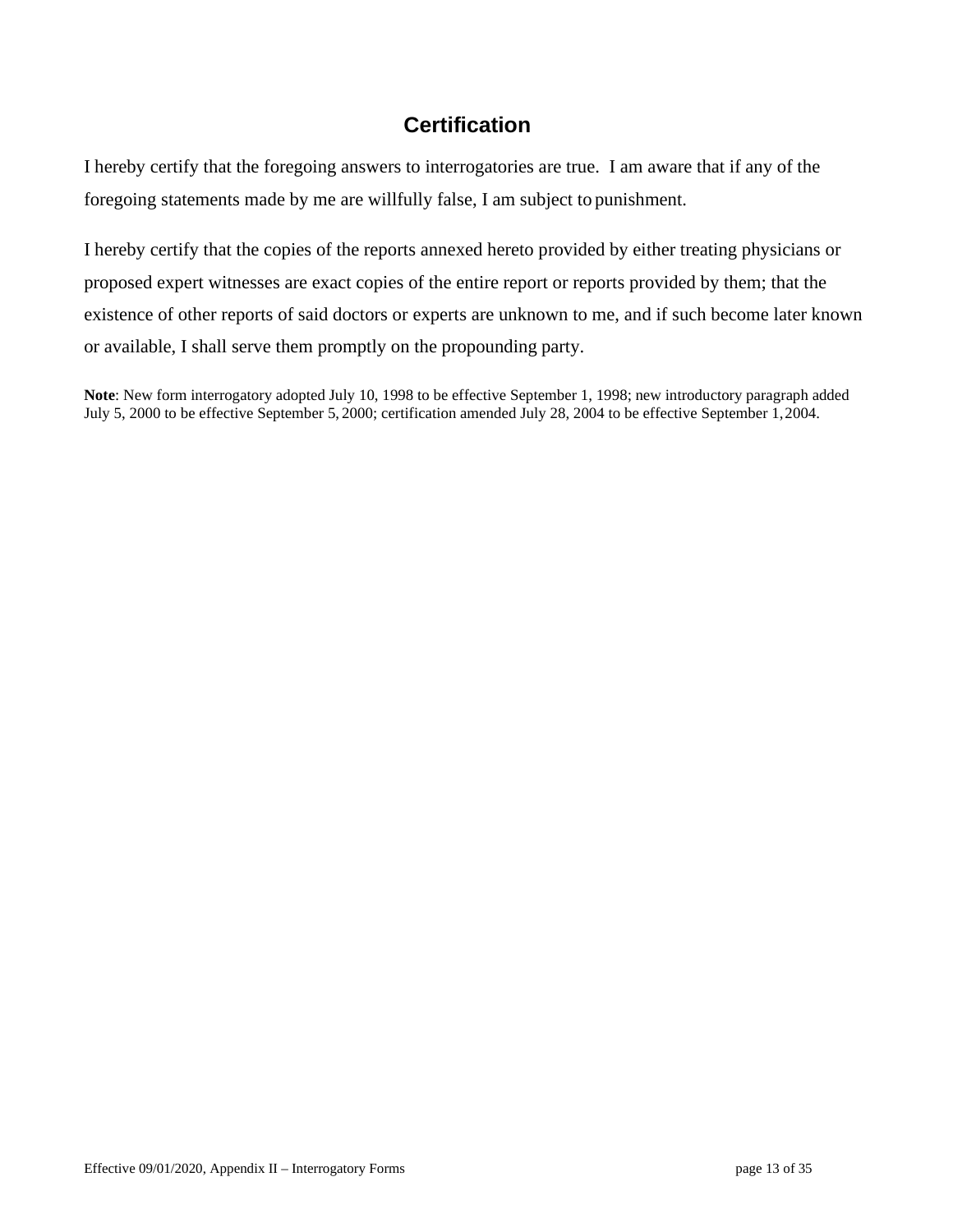# **Form B. Uniform Interrogatories to be Answered by Plaintiff: Property Damage to Motor Vehicle: Superior Court\***

All questions must be answered unless the court otherwise orders or unless a claim of privilege or protective order is made in accordance with R.4:17-1(b)(3).

- 1. Was the claimant the sole owner of the motor vehicle involved in the alleged accident?
- 2. State the name and address of the person, firm or corporation, from whom the claimant purchased the motor vehicle and the date of purchase.
- 3. Was the motor vehicle new or used at the time of purchase?
- 4. State make, model and year of motor vehicle.
- 5. State amount paid by claimant for the motor vehicle.
- 6. State whether the motor vehicle has been repaired since the accident.
- 7. If so, give name and address of person, firm, or corporation making the repairs.
- 8. If so, state specifically the part or parts of the motor vehicle alleged to have been damaged in the accident and furnish a copy of the repair bill.
- 9. State date upon which claimant authorized the repair of the motor vehicle.
- 10. State date on which repairs were completed.
- 11. State the market value of this motor vehicle immediately before the accident.
- 12. State the market value of the motor vehicle in its damaged condition immediately after the accident.
- 13. State the market value of motor vehicle in its repaired condition.
- 14. Was the motor vehicle used in connection with claimant's business and, if so, state whether claimant was obliged to hire another motor vehicle for use in connection with that business, giving the name and address of person, firm or corporation from whom claimant hired the motor vehicle, the dates during which it was hired and the amount paid for its hiring.
- 15. If no repairs have been made, but an estimate of repairs has been obtained, attach a copy of the estimate to the answers to these Interrogatories, stating further the name and address of the person,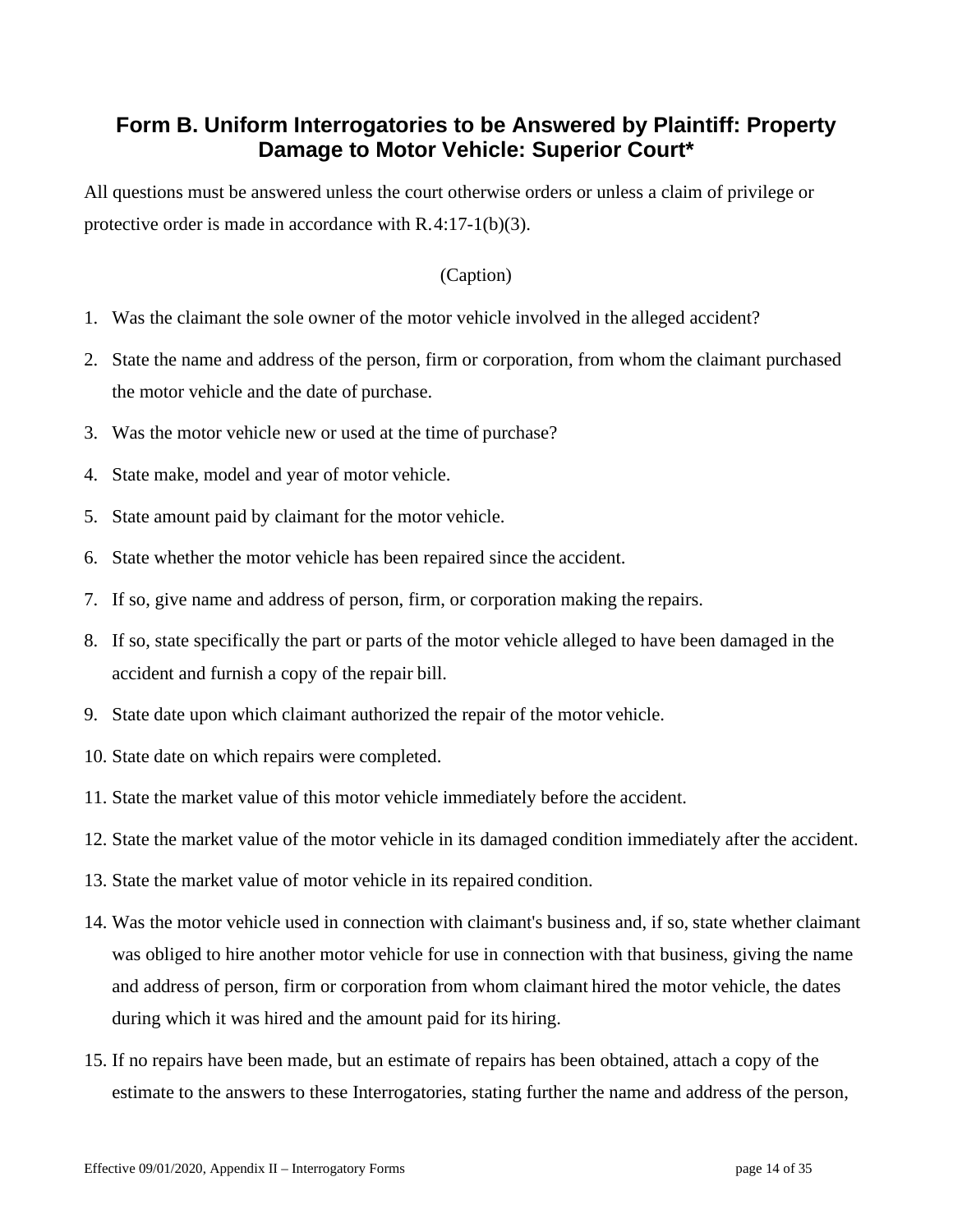firm or corporation who made the estimate.

- 16. Has the claimant sold or otherwise disposed of the motor vehicle?
- 17. If so, give the name and address of the person, firm or corporation to whom the motor vehicle was transferred, the date of the transfer, and the amount of consideration paid to the claimant therefor.
- 18. If it is alleged that the claimant incurred any other expenses or losses as a result of the alleged damage to the motor vehicle, set forth these additional alleged losses in detail, giving an itemized statement.
- 19. State the names and addresses of all persons who have knowledge of any relevant facts relating to the case.
- 20. State the names and addresses of any and all proposed expert witnesses and annex true copies of all written reports provided to you by any such proposed expert witnesses.

## **Certification**

I hereby certify that the foregoing answers to interrogatories are true. I am aware that if any of the foregoing statements made by me are willfully false, I am subject to punishment.

I hereby certify that the copies of the reports annexed hereto provided by proposed expert witnesses are exact copies of the entire report or reports provided by them; that the existence of other reports of said experts are unknown to me, and if such become later known or available, I shall serve them promptly on the propounding party.

> [\* If Form A is not used, questions 1, 2, 15, 16, 17, 18, 19 and 20 of Form A should be added to Form B.]

**Note**: Amended July 7, 1971 to be effective September 13, 1971; amended July 13, 1994 to be effective September 1, 1994; amended June 28, 1996 to be effective September 1, 1996; new introductory paragraph added July 5, 2000 to be effective September 5, 2000;certification amended July 28, 2004 to be effective September 1,2004.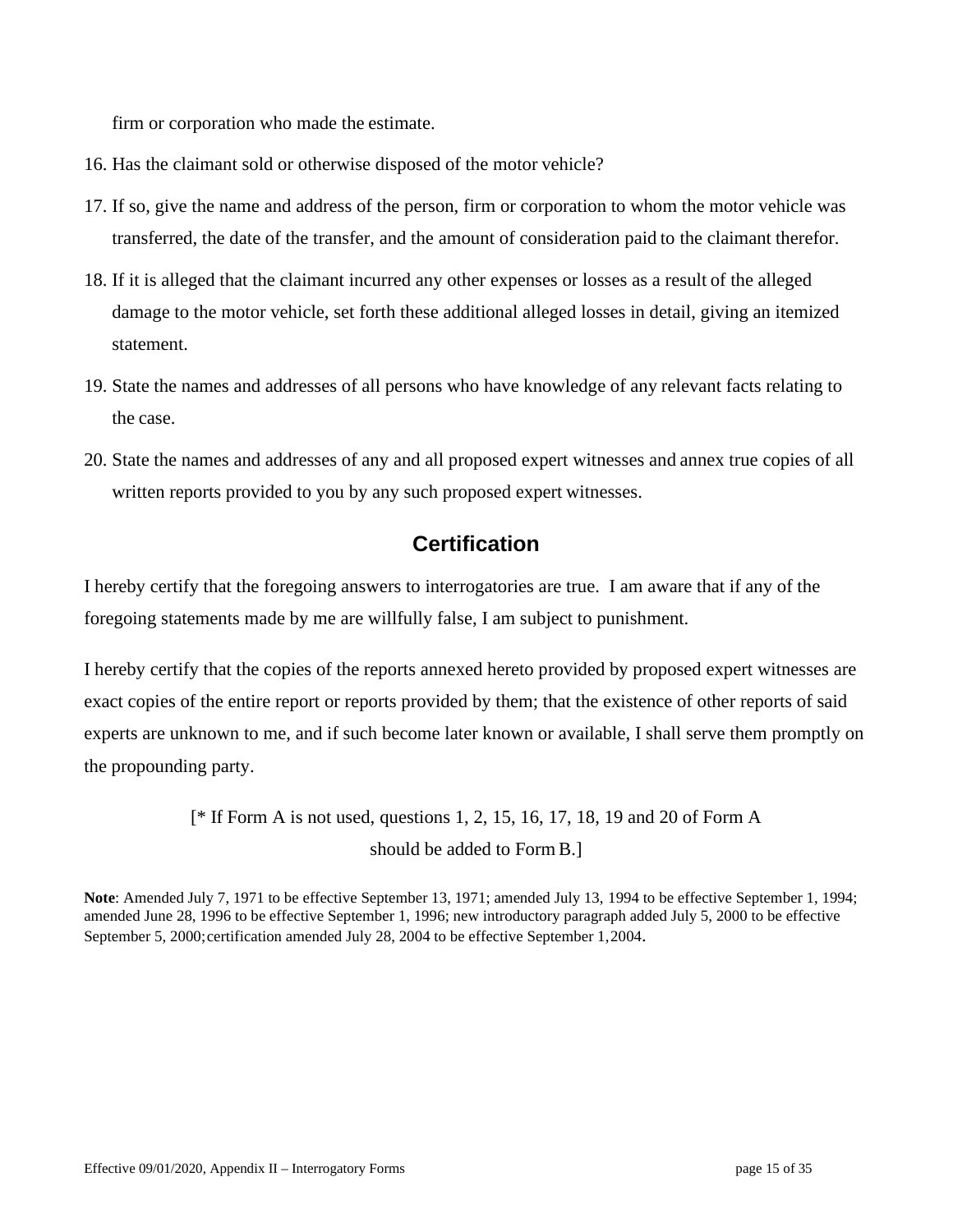# **Form C. Uniform Interrogatories to be Answered by Defendant in All Personal Injury Cases: Superior Court**

All questions must be answered unless the court otherwise orders or unless a claim of privilege or protective order is made in accordance with R. 4:17-1(b)(3).

## (Caption)

- 1. State: (a) the full name and residence address of each defendant; (b) if a corporation, the exact corporate name; and (c) if a partnership, the exact partnership name and the full name and residence address of each partner.
- 2. Describe the accident or occurrence in detail, setting forth the date, location, time and weather.
- 3. If you intend to set up or plead or have set up or pleaded negligence or any other separate defense as to the plaintiff or if you have or intend to set up a counterclaim, cross-claim, or third-party action, (a) state the facts upon which you intend to predicate such defenses, counterclaim, cross-claim, or thirdparty action; and (b) identify a copy of every document relating to such facts.
- 4. State the names and addresses of all persons who have knowledge of any relevant facts relating to the case.
- 5. State (a) the name and address of any person who has made a statement regarding this lawsuit; (b) whether the statement was oral or in writing; (c) the date the statement was made; (d) the name and address of the person to whom the statement was made; (e) the name and address of each person present when the statement was made; and (f) the name and address of each person who has knowledge of the statement.

Unless subject to a claim of privilege, which must be specified: (g) attach a copy of the statement, if it is in writing; (h) if the statement was oral, state whether a recording was made and, if so, set forth the nature of the recording and the name and address of the person who has custody of it; and (i) if the statement was oral and no recording was made, provide a detailed summary of its contents.

6. If you claim that the plaintiff made any statements or admissions as to the subject matter of this lawsuit, state: (a) the date made; (b) the name of the person by whom made; (c) the name and address of the person to whom made; (d) where made; (e) the name and address of each person present at the time the admission was made; (f) the contents of the admission; and  $(g)$  if in writing, attach a copy.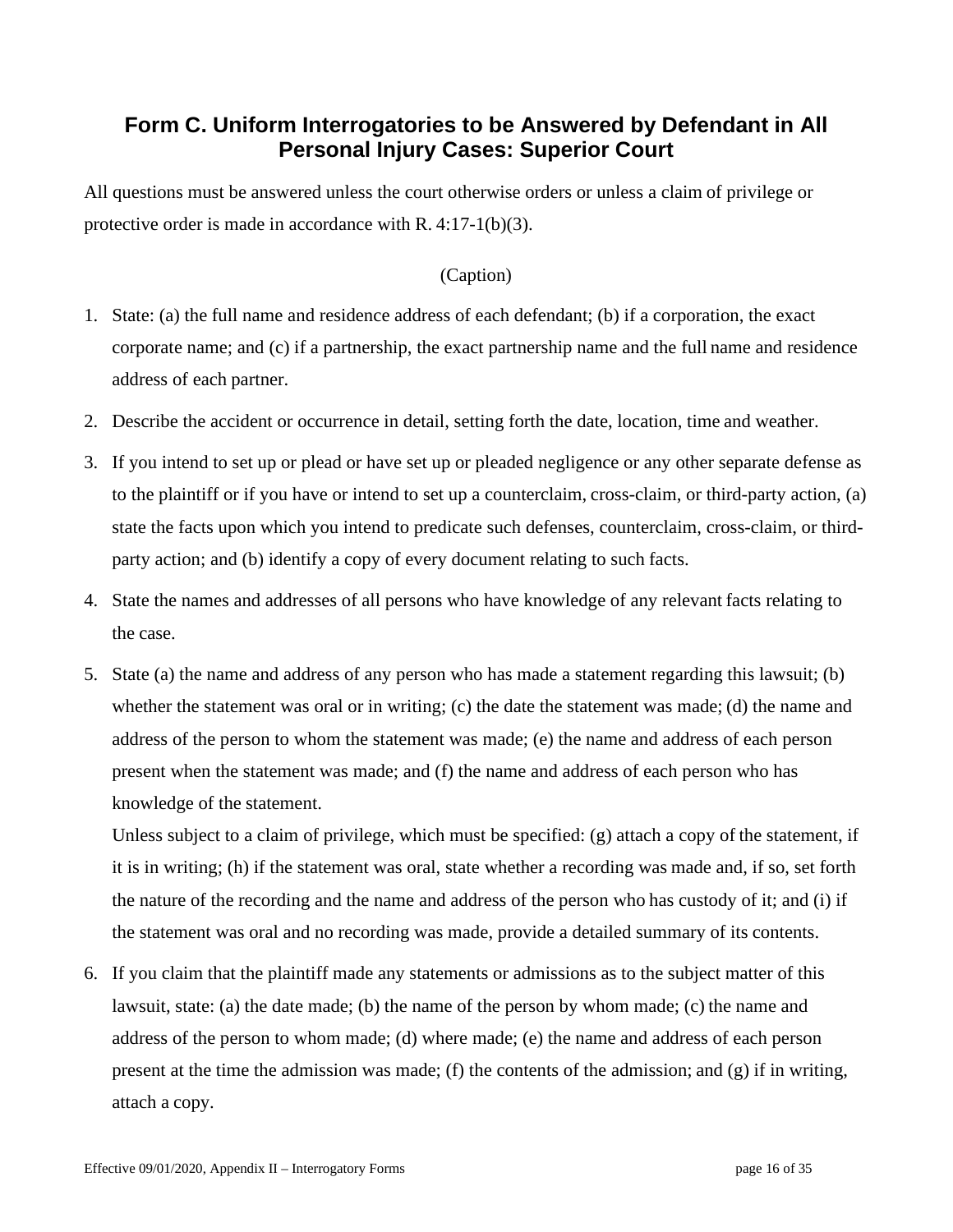- 7. If you contend that the plaintiff's damages were caused or contributed to by the negligence of any other person, set forth the name and address of the other person and the facts upon which you will rely in establishing that negligence.
- 8. State the names and addresses of all eyewitnesses to the accident or occurrence, their relationship to you and their interest in this lawsuit.
- 9. If any photographs, videotapes, audio tapes or other forms of electronic recording, sketches, reproductions, charts or maps were made with respect to anything that is relevant to the subject matter of the complaint, describe: (a) the number of each; (b) what each shows or contains; (c) the date taken or made; (d) the names and addresses of the persons who made them; (e) in whose possession they are at present; and (f) if in your possession, attach a copy, or if not subject to convenient copying, state the location where inspection and copying may take place.
- 10. State the names and addresses of any and all proposed expert witnesses. Set forth in detail the qualifications of each expert named and attach a copy of each expert's current resume. Also attach true copies of all written reports provided to you by any such proposed expert witnesses.

With respect to all expert witnesses, including treating physicians, who are expected to testify at trial, and with respect to any person who has conducted an examination pursuant to Rule 4:19, state each such witness's name, address and area of expertise and attach a true copy of all written reports provided to you.

State the subject matter on which your experts are expected to testify.

State the substance of the facts and opinions to which your experts are expected to testify and provide a summary of the factual grounds for each opinion.

- 11. If you contend or intend to contend at the time of trial that the plaintiff sustained personal injuries in any prior or subsequent accident, state: (a) the date of said accident; (b) the injuries you contend that plaintiff sustained; (c) the parties involved in said accident; (d) the source from which you obtained the information; and (e) attach a copy of any written documents regarding this information.
- 12. If you intend to rely on any statute, rule, regulation or ordinance, state the exact title and section.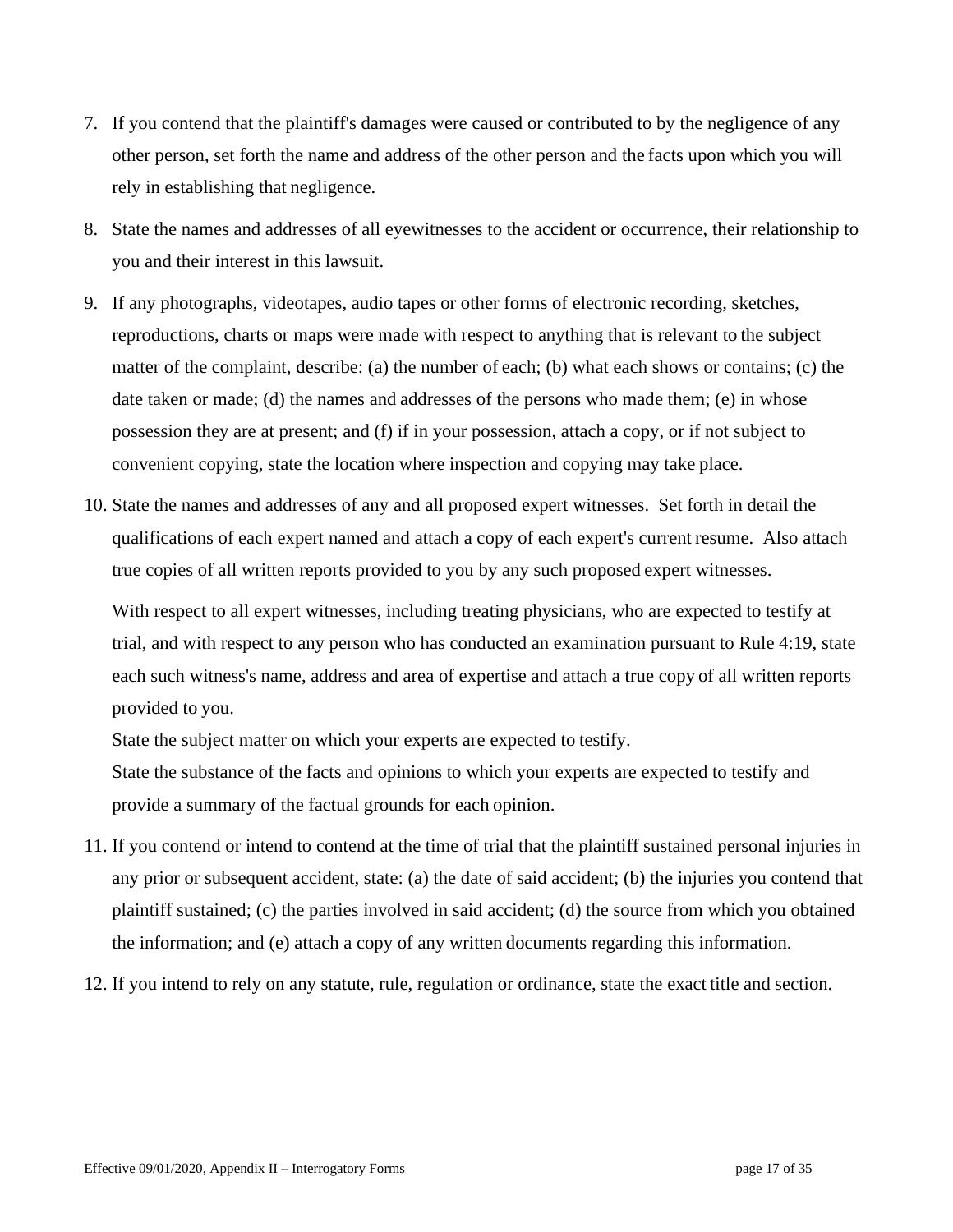13. Pursuant to R. 4:10-2(b), state whether there are any insurance agreements including excess policies under which any person or firm carrying on an insurance business may be liable to satisfy part or all of a judgment that may be entered in this action or to indemnify or reimburse for payments made to satisfy the judgment.  $\Box$  YES  $\Box$  NO

If the answer is "yes", attach a copy of each insurance agreement or policy, or in the alternative state: (a) number; (b) name and address of insurer or issuer; (c) inception and expiration dates; (d) names and addresses of all persons insured thereunder; (e) personal injury limits; (f) property damage limits; (g) medical payment limits; (h) name and address of person who has custody and possession thereof; and (i) where and when each policy or agreement can be inspected and copied.

- 14. Identify all documents that may relate to this action and attach copies of each such document.
- 15. State whether you have ever been convicted of a crime.  $\Box$  YES  $\Box$  NO If the answer is "yes", state: (a) date; (b) place; and (c) nature.

### **For Automobile Cases also answer Form C(1), for Fall down Cases also answer Form C(2), for Medical Malpractice Cases also answer Form C(3) for Product Liability Cases (other than Pharmaceutical and Toxic Tort Cases) also answer Form C(4)**

# **Certification**

I hereby certify that the foregoing answers to interrogatories are true. I am aware that if any of the foregoing statements made by me are willfully false, I am subject to punishment.

I hereby certify that the copies of the reports annexed hereto provided by either treating physicians or proposed expert witnesses are exact copies of the entire report or reports provided by them; that the existence of other reports of said doctors or experts are unknown to me, and if such become later known or available, I shall serve them promptly on the propounding party.

**Note**: Amended July 17, 1975 to be effective September 8, 1975; entire text deleted and new text added July 13, 1994 to be effective September 1, 1994; entire text deleted and new text added June 28, 1996 to be effective September 1, 1996; amended July 10, 1998 to be effective September 1, 1998; new introductory paragraph added July 5, 2000 to be effective September 5, 2000; interrogatory 10 and certification amended July 28, 2004 to be effective September 1, 2004; interrogatory 3 amended July 27, 2006 to be effective September 1, 2006; interrogatory 2 amended July 19, 2012 to be effective September 4, 2012.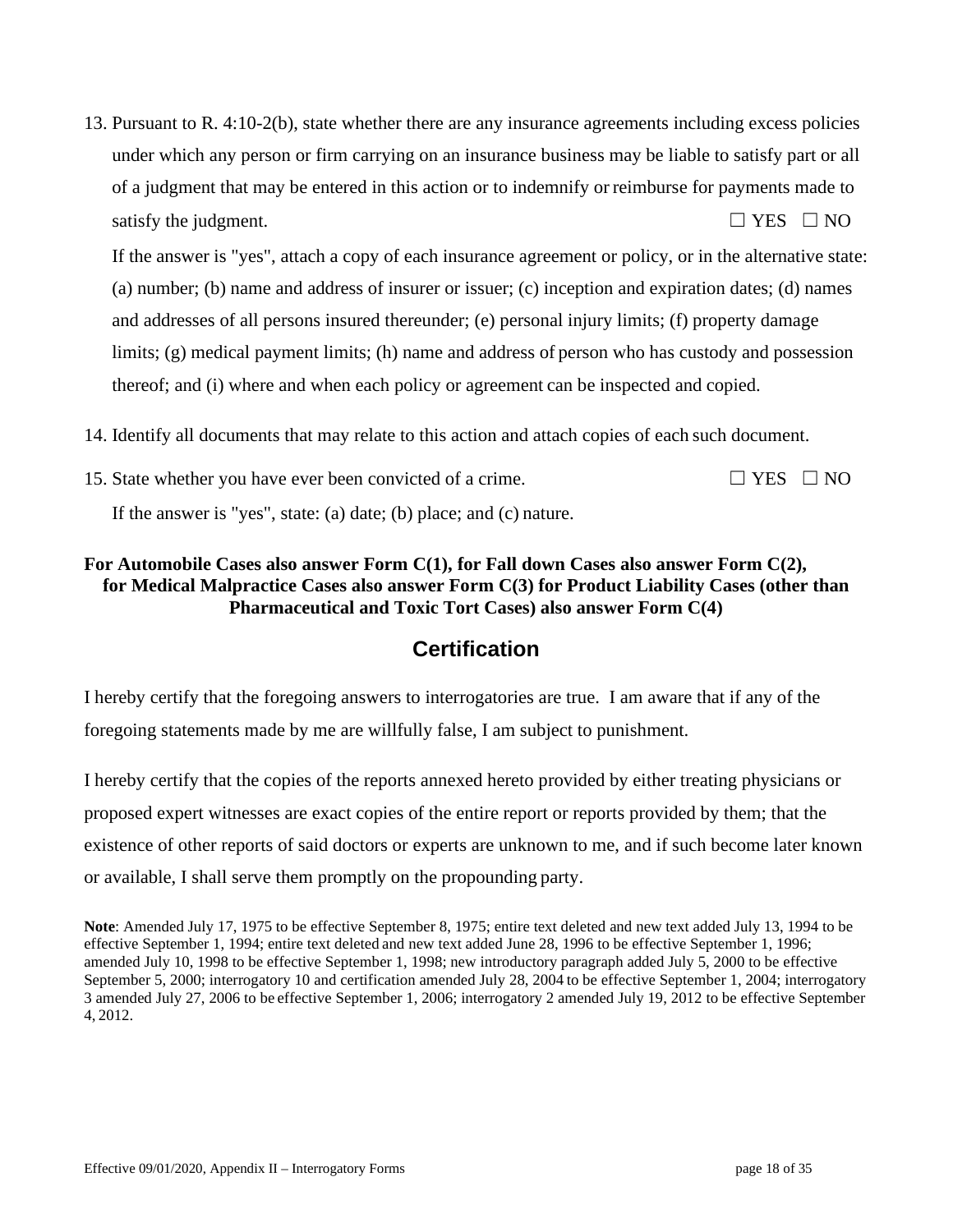# **Form C(1). Uniform Interrogatories to be Answered by Defendant in Automobile Accident Cases Only: Superior Court**

All questions must be answered unless the court otherwise orders or unless a claim of privilege or protective order is made in accordance with R. 4:17-1(b)(3).

#### (Caption)

Select Answer

1. With respect to the vehicle involved in the incident referred to in the complaint:

| (a) Do you admit ownership?          | $\Box$ YES $\Box$ NO |
|--------------------------------------|----------------------|
| (b) Do you admit operation?          | $\Box$ YES $\Box$ NO |
| (c) Do you admit agency?             | $\Box$ YES $\Box$ NO |
| (d) Do you admit control?            | $\Box$ YES $\Box$ NO |
| (e) Do you admit the date and place? | $\Box$ YES $\Box$ NO |

- 2. If you do not admit ownership, state: (a) the name and address of the owner; (b) whether you were operating the motor vehicle with permission of the owner; and (c) the registration number, year, make, model and color of each motor vehicle owned by you on the date of the collision as alleged in the complaint.
- 3. If you do not admit operation, state the name and address of the operator.
- 4. If you do not admit agency and the owner was not also the operator, state: (a) the circumstances under which the vehicle came into the possession of the operator; (b) the purpose for which the vehicle was being used; and (c) its destination.
- 5. If you do not admit control: (a) state the name and address of the one in control; and (b) if control was in another by agreement, state the names and addresses of the parties to the agreement, whether the agreement was oral or written and briefly, the terms of the agreement.
- 6. If you do not admit the date and place of the collision as alleged in the complaint, state the date and place of the collision as you recall it.
- 7. State whether your vehicle was licensed under an Interstate Commerce Commission permit.  $\Box$  YES  $\Box$  NO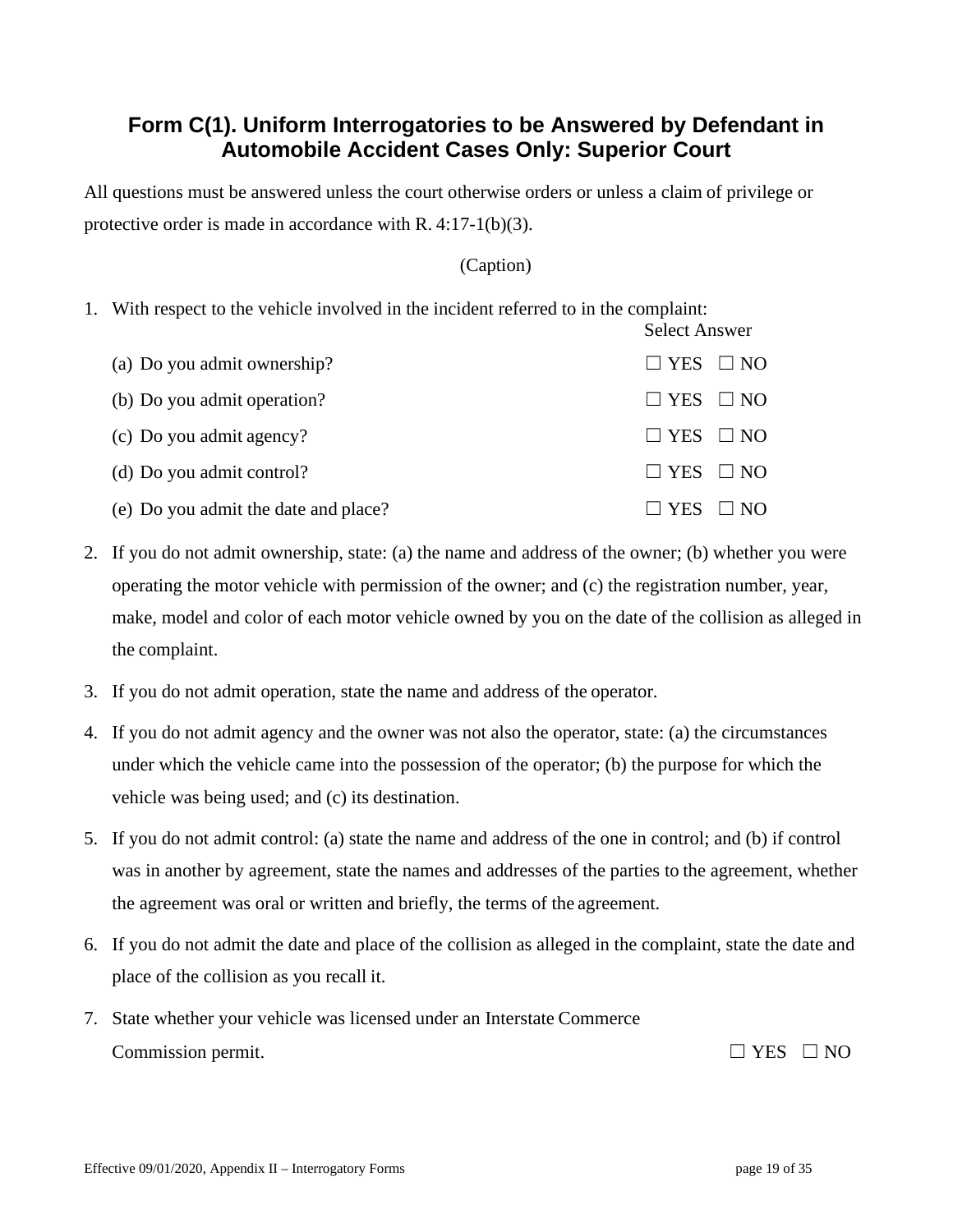If the answer is "yes", state: (a) the number of such permit; (b) the name and address of the permittee; and (c) the name and address of the lessee or other person in control, if any. (Note: The term "your vehicle" in this and other questions herein has reference to the vehicle in which you were an occupant at the time of the collision.)

- 8. State on what street, highway, road or other place (designate which) and in what general direction (north, south, east or west) your vehicle was proceeding immediately prior to the collision. (You may include a sketch for greater clarity.)
- 9. With respect to fixed objects at the location of the collision, state as nearly as possible the point of impact. If you included a sketch, place an X thereon to denote the point of impact. (Note: The term "point of impact" as used in this and other questions has reference to the exact point on the street, highway, road or other place where the vehicles collided or where any pedestrian was struck.)
- 10. State whether there were any traffic control devices, signs or police officers at or near the place of the collision. If there were, describe them (i.e., traffic lights, stop sign, police officers, etc.) and state the exact location of each.
- 11. If you contend that there was a malfunction of a motor vehicle or equipment, state: (a) make, model and year of the motor vehicle and whether or not that vehicle was equipped with power brakes and steering; (b) the nature of the malfunction; (c) the date the motor vehicle was purchased and the name and address of the person from whom the motor vehicle was purchased; (d) the date that that portion of the motor vehicle in which the malfunction occurred was last inspected and the name and address of the person inspecting same; (e) the last date prior to the accident that that portion of the motor vehicle was repaired or replaced, the nature and extent of the repairs, the name and address of the person repairing or replacing same; (f) if the motor vehicle was repaired after the accident, state the name and address of the person repairing same and the nature of the repairs; and (g) attach a copy of any repair bills.
- 12. If the collision occurred at an uncontrolled intersection, state: (a) which vehicle entered the intersection first; (b) whether your vehicle came to a full stop before entering the intersection; and (c) if your vehicle did not come to a full stop before entering the intersection, state the speed of your vehicle when it entered the intersection.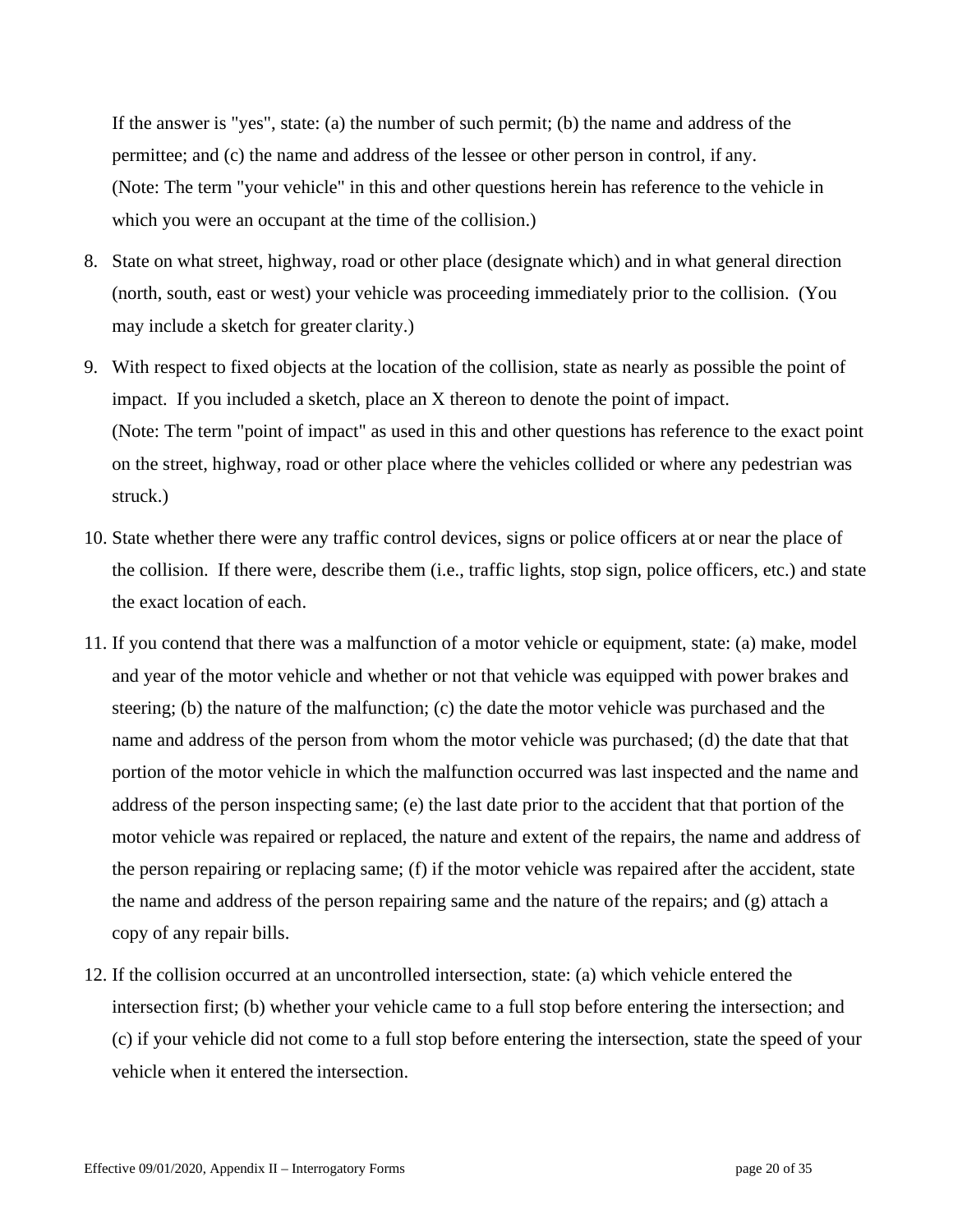- 13. For each other vehicle or pedestrian collided with, state, at the time you first observed the other vehicle or pedestrian, (a) your speed and (b) the speed of the other vehicle or the movement, if any, of the pedestrian, and the distance in feet between (c) the front of your vehicle and the point of impact; (d) the front of the other vehicle or pedestrian and the point of impact, and (e) the front of your vehicle and the other vehicle or pedestrian.
- 14. State where each vehicle came to rest after the impact. Include the distance in terms of feet from the point of impact to the point where each vehicle came to rest.
- 15. For each other vehicle or pedestrian involved, state (a) which part of your vehicle; and (b) which part of the other vehicle or pedestrian came into contact.
- 16. State the following facts with respect to the collision: (a) time; (b) condition of weather; (c) condition of visibility; and (d) condition of roadway.
- 17. State the names and addresses of all persons occupying your vehicle.
- 18. For each other vehicle or pedestrian involved, state whether you observed the vehicle or pedestrian prior to the accident?  $□$  YES  $□$  NO

If the answer is "yes," set forth the time that elapsed from the time you first saw the vehicle or pedestrian until the impact occurred.

- 19. At the time of the impact, state the speeds of all vehicles involved in the collision.
- 20. Were you charged with a motor vehicle violation as a result of the collision?  $\Box$  YES  $\Box$  NO If the answer is "yes", state: (a) charge; (b) plea; and (c) disposition.

## **Certification**

I hereby certify that the foregoing answers to interrogatories are true. I am aware that if any of the foregoing statements made by me are willfully false, I am subject to punishment.

I hereby certify that the copies of the reports annexed hereto provided by either treating physicians or proposed expert witnesses are exact copies of the entire report or reports provided by them; that the existence of other reports of said doctors or experts are unknown to me, and if such become later known or available, I shall serve them promptly on the propounding party.

**Note**: New form interrogatory adopted June 28, 1996 to be effective September 1, 1996; new introductory paragraph added July 5, 2000 to be effective September 5, 2000; certification amended July 28, 2004 to be effective September 1, 2004; interrogatories 9, 13, 15, and 18 amended July 22, 2014 to be effective September 1, 2014.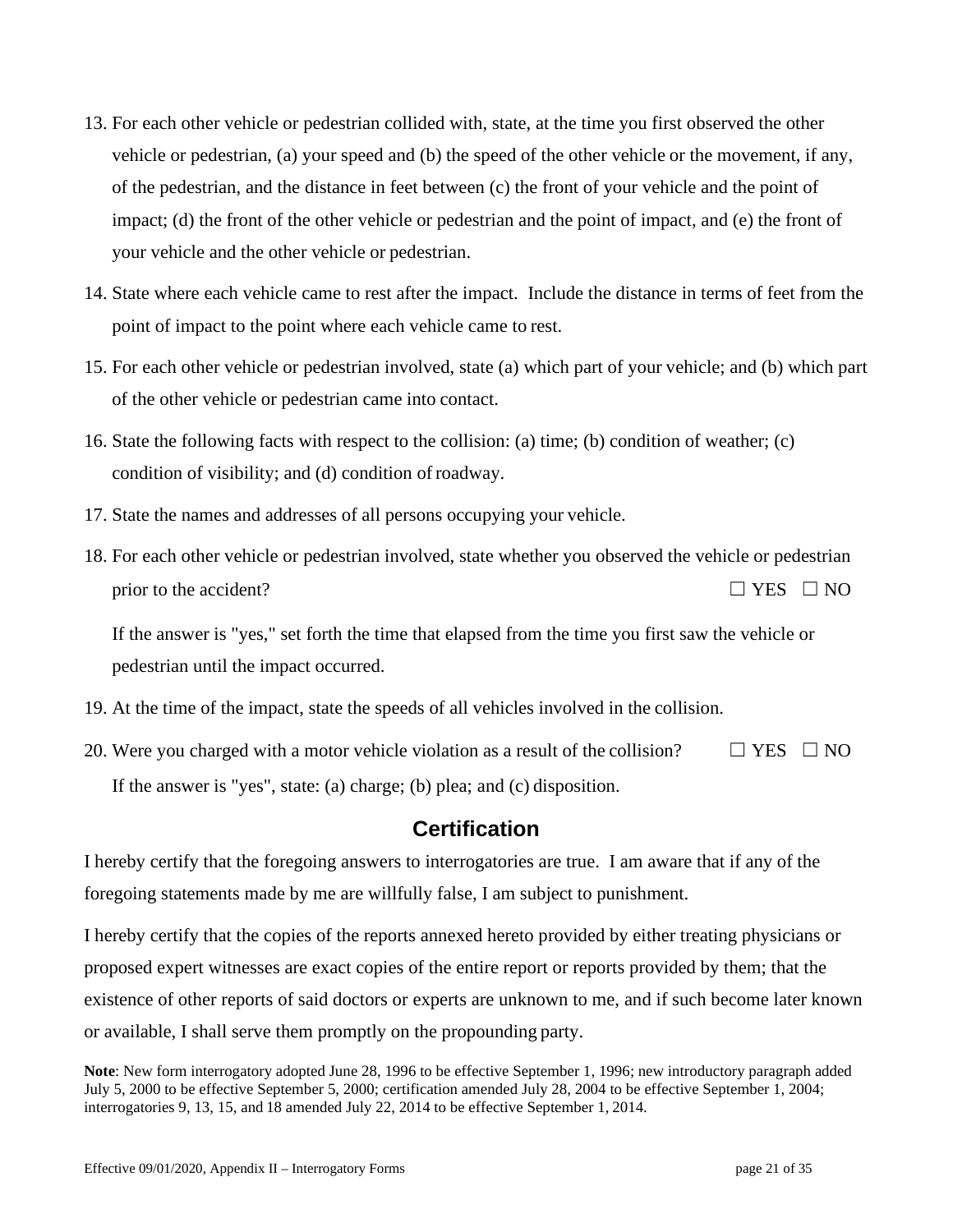# **Form C(2). Uniform Interrogatories to be Answered by Defendant in Falldown Cases Only: Superior Court**

All questions must be answered unless the court otherwise orders or unless a claimof privilege or protective order is made in accordance with R.4:17-1(b)(3).

- 1. If the accident or occurrence took place on or about any particular premises, area or location, or involved the use or presence of any object, thing, vehicle, equipment or property, state the name and address of the owner thereof.
- 2. If anyone other than the owner had any interest, custody, or possession or was in charge of such premises, area, location, object, thing, vehicle, equipment or property, state: (a) the name and address of such person, firm or corporation; and (b) the nature and extent of such interest, custody, possession or charge.
- 3. If you were not present at the time of the accident or occurrence, state: (a) whether you had notice or knowledge thereof; (b) when, where, in what manner and from whom such notice or knowledge was received or acquired; and (c) whether there was any person(s) acting on your behalf present on the premises at the time of plaintiff's injury and, if so, include their name(s) and address(es).
- 4. If prior to the accident or occurrence, you had actual notice or knowledge of the conditions, artificial or natural, alleged by the plaintiff to have caused or resulted in the accident or occurrence, state: (a) on what date you had such actual notice or first acquired such knowledge; and (b) the manner in which such notice or knowledge was received or acquired.
- 5. If the complaint or any answers to interrogatories by plaintiff allege that artificial conditions caused or resulted in the accident or occurrence or was causally related thereto, state when and by whom such artificial conditions were created.
- 6. If you had notice of or were in any manner made aware of any such artificial conditions, state when and what steps you took to eliminate them or make them safe or give any notice of their existence.
- 7. Do you, or does any person acting on your behalf, have any reports concerning the occurrence of plaintiff's injury?  $\Box$  YES  $\Box$  NO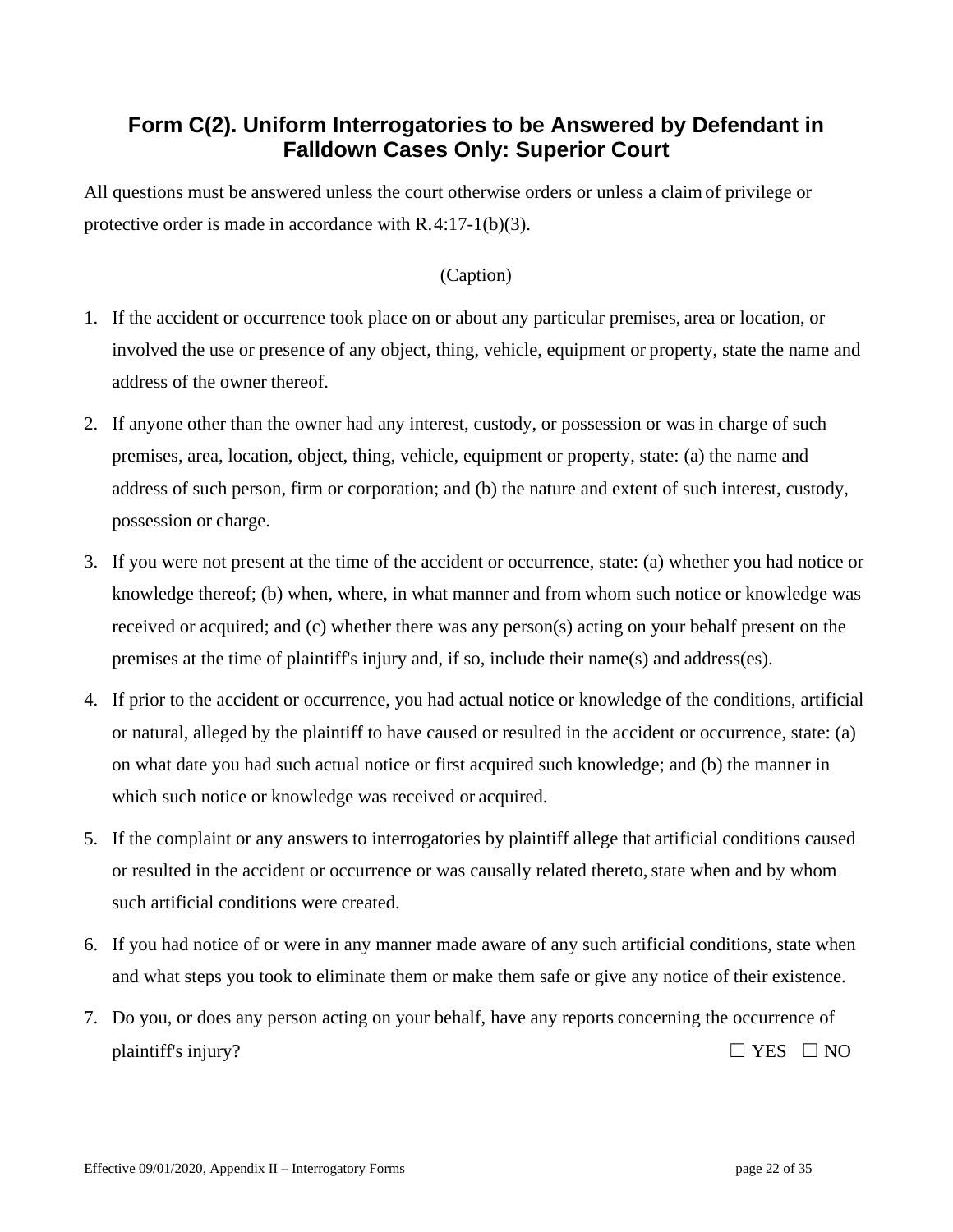- a. If the answer is "yes", state: (a) the full name, present or last known address and telephone number of the person making it; (b) the date made; (c) the purpose of each report, including, but not limited to, investigatory or accident report; (d) the field of expertise and relationship to you of the person making it; (e) whether or not it was made in the regular course of business; (f) the findings; (g) whether it was written or oral; and (h) if written, attach a copy hereto, and if oral, set forth the substance thereof.
- 8. State whether any repairs were made to the premises or property after plaintiff's injury.  $\Box$  YES  $\Box$  NO
	- a. If the answer is "yes", state: (a) the full name and present or last known address of each person who endeavored to correct the condition; (b) indicate the nature of the work performed; and (c) describe in detail the exact nature and location of the condition as it was found to exist prior to any work performed.
- 9. Do you claim that plaintiff was not lawfully on said premises at the time of the occurrence of the injury?  $\Box$  YES  $\Box$  NO
	- a. If the answer is "yes", state: (a) what you claim to be the legal status of plaintiff atsaid time; and (b) the factual basis of your claim.

I hereby certify that the foregoing answers to interrogatories are true. I am aware that if any of the foregoing statements made by me are willfully false, I am subject to punishment.

I hereby certify that the copies of the reports annexed hereto provided by either treating physicians or proposed expert witnesses are exact copies of the entire report or reports provided by them; that the existence of other reports of said doctors or experts are unknown to me, and if such become later known or available, I shall serve them promptly on the propounding party.

**Note**: New form interrogatory adopted June 28, 1996 to be effective September 1, 1996; new introductory paragraph added July 5, 2000 to be effective September 5, 2000; certification amended July 28, 2004 to be effective September 1,2004.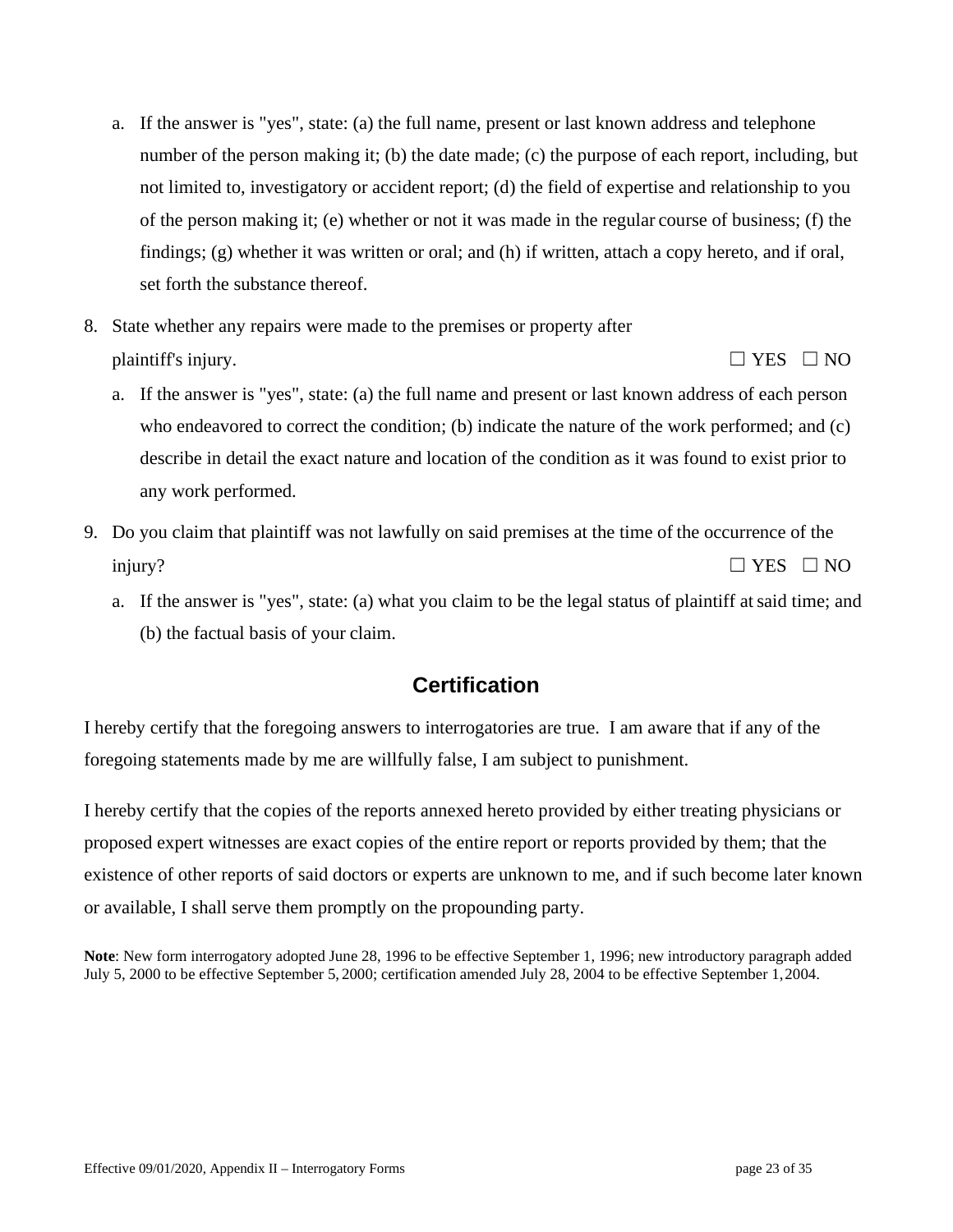# **Form C(3). Uniform Interrogatories to be Answered by Defendant Physicians in Medical Malpractice Cases Only: Superior Court**

All questions must be answered unless the court otherwise orders or unless a claim of privilege or protective order is made in accordance with R. 4:17-1(b)(3).

- 1. Identify and describe the appearance of each and every person who was present in the vicinity of the alleged occurrence, giving the name, address and occupation of each such person and stating your relationship to each.
- 2. Describe in detail all aspects of your professional medical relationship with the plaintiff, indicating the date of commencement, the nature and extent of your medical relationship prior to the alleged occurrence, and the date and circumstances of the termination of your professional medical relationship.
- 3. In reference to the condition that forms the basis of the complaint, set forth:
	- a. the date(s) and circumstances under which you saw plaintiff;
	- b. any and all medical history given to you;
	- c. the examination(s) conducted of the plaintiff;
	- d. your findings on each examination;
	- e. your prognosis and diagnosis following each examination; and
	- f. any treatment or medication prescribed.
- 4. Attach your Curriculum Vitae or describe in detail your education, training, experience, published materials, service on boards and committees, continuing education and certifications, prior work and hospital affiliations, licenses and specialties.
- 5. Have your full rights or privileges to practice medicine been suspended, revoked or terminated in any state or hospital since you started to practice medicine? If the answer to this question is in the affirmative, state:
	- a. the reason why your full rights or privileges to practice medicine or any hospital association were suspended, revoked or terminated; and
	- b. the name of the state or hospital that suspended, revoked or terminated your full rights or privileges to practice medicine.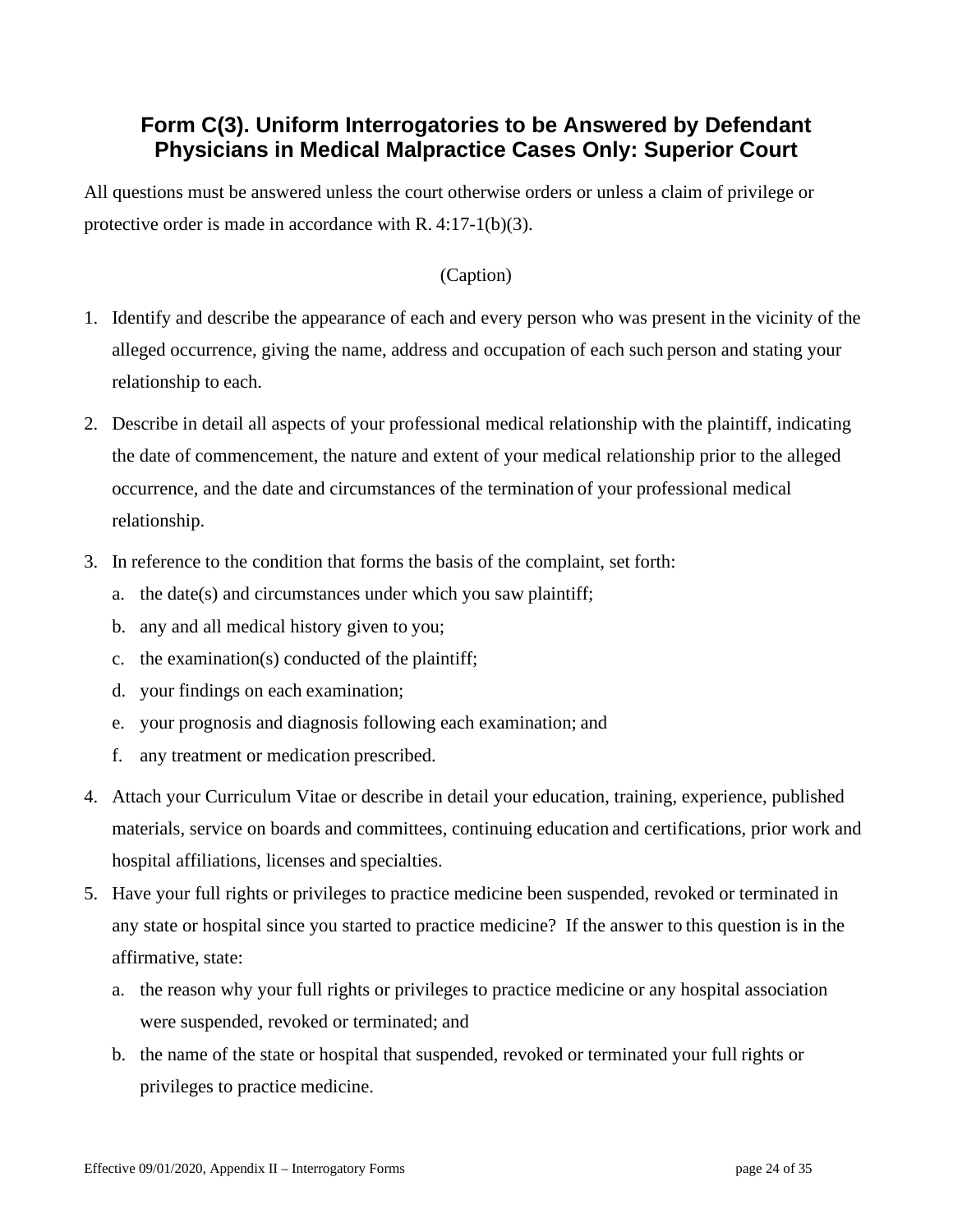- 6. If you have ever been a defendant in a malpractice suit other than the present one, identify the case by name, court and docket number, and summarize the allegations against you and the outcome of the case, including the terms of any settlement.
- 7. Attach a complete copy of any written records or documents that you have regarding plaintiff, along with a typed transcription of any handwritten records and documents.
- 8. Attach a copy of all documents that the plaintiff signed consenting to any treatment or procedures performed or prescribed by you, as well as a copy of any literature, material, pamphlets, instructions or other information or documents that you supplied to plaintiff.
- 9. List all risks that you described to the plaintiff with respect to any treatment or procedures you prescribed or performed.
- 10. If you contend that the plaintiff's injuries were caused in whole or in part by an inherent defect in a drug, instrument, implement or other type of product or substance, identify each such allegedly defective item, including in your identification:
	- a. a complete description of its appearance, and appearance of its container or wrapper, if any;
	- b. the name and address of its manufacturer;
	- c. the name and address of the dealer or seller who sold it to the person who owned it at the time of the alleged occurrence;
	- d. the name, occupation, title, address and professional relationship to you of the person who owned it at the time of the occurrence;
	- e. a description of the use to which it is normally put;
	- f. its serial number, batch number or other specific identifying characteristics; and
	- g. the medical name for this product and a lay description of it and its use.
- 11. If there were any reviews performed, including investigations undertaken, hearings held or reports prepared, by the hospital, its medical staff or any officer, committee or agency of the hospital or any public body or other person or persons concerning the condition that forms the basis of the complaint, state:
	- a. the name and position of the person, persons or committee that performed the review;
	- b. the date and time of each review;
	- c. the name, address, profession or professional relationship to you of all persons present at each review;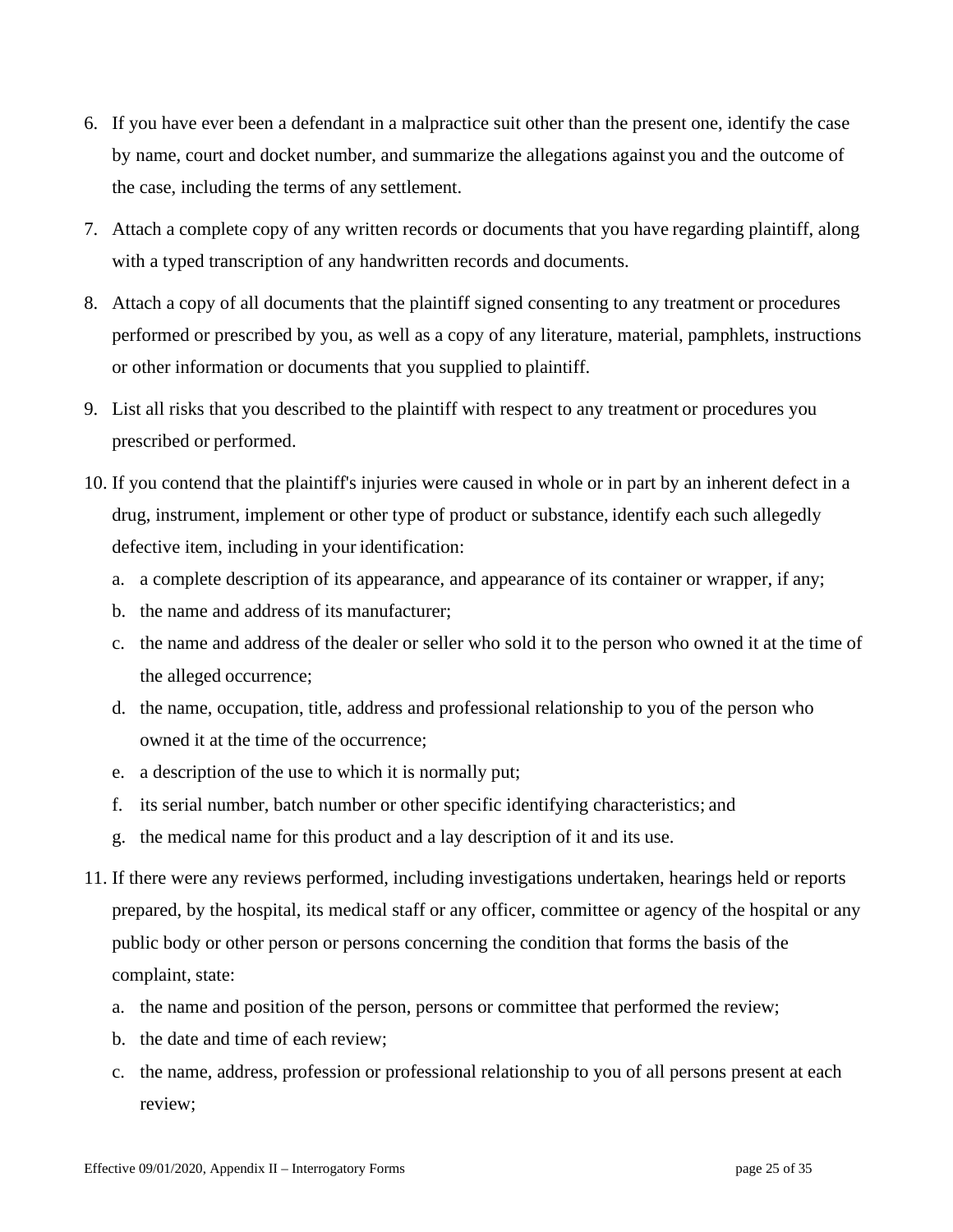- d. the nature and purpose of each review;
- e. whether the review was recorded; and
- f. the name and address of each person who has any records concerning each review.
- 12. Did you refer to or rely upon any medical texts or publications in connection with the diagnosis or treatment of plaintiff? If so, identify those items by title, author and publisher.
- 13. Unless for purposes of impeachment, if you or your expert intend to rely on or use in any way at trial any treatise, identify the treatise by title, author and edition and indicate the pertinent portions to be relied on or used at trial.
- 14. If you claim that the alleged occurrence resulted from the plaintiff's own lack of care, set forth as fully and specifically as you can what acts, conduct or omissions constituted such lack of due care.
- 15. State the names and addresses of all consultants or other physicians who saw, examined and treated plaintiff at your request for the condition forming the basis of the complaint, and in relation to all such consultations or examinations by other physicians indicate:
	- a. the reason you requested consultations or further examination;
	- b. when the consultation or examination took place; and
	- c. all opinions or reports rendered to you by the consultant or examining physician.
- 16. The plaintiff in the complaint alleges that while under your care he/she sustained the injury and disability which is the subject matter of this lawsuit. In relation to such injury and disability, indicate in your opinion the cause of that injury and disability.

I hereby certify that the foregoing answers to interrogatories are true. I am aware that if any of the foregoing statements made by me are willfully false, I am subject to punishment.

I hereby certify that the copies of the reports annexed hereto provided by either treating physicians or proposed expert witnesses are exact copies of the entire report or reports provided by them; that the existence of other reports of said doctors or experts are unknown to me, and if such become later known or available, I shall serve them promptly on the propounding party.

**Note**: New form interrogatory adopted June 28, 1996 to be effective September 1, 1996; new introductory paragraph added July 5, 2000 to be effective September 5, 2000; interrogatory 15(c) and certification amended July 28, 2004 to be effective September 1, 2004; interrogatory 15(c) amended July 27, 2006 to be effective September 1, 2006; interrogatory 13 amended July 19, 2012 to be effective September 4, 2012.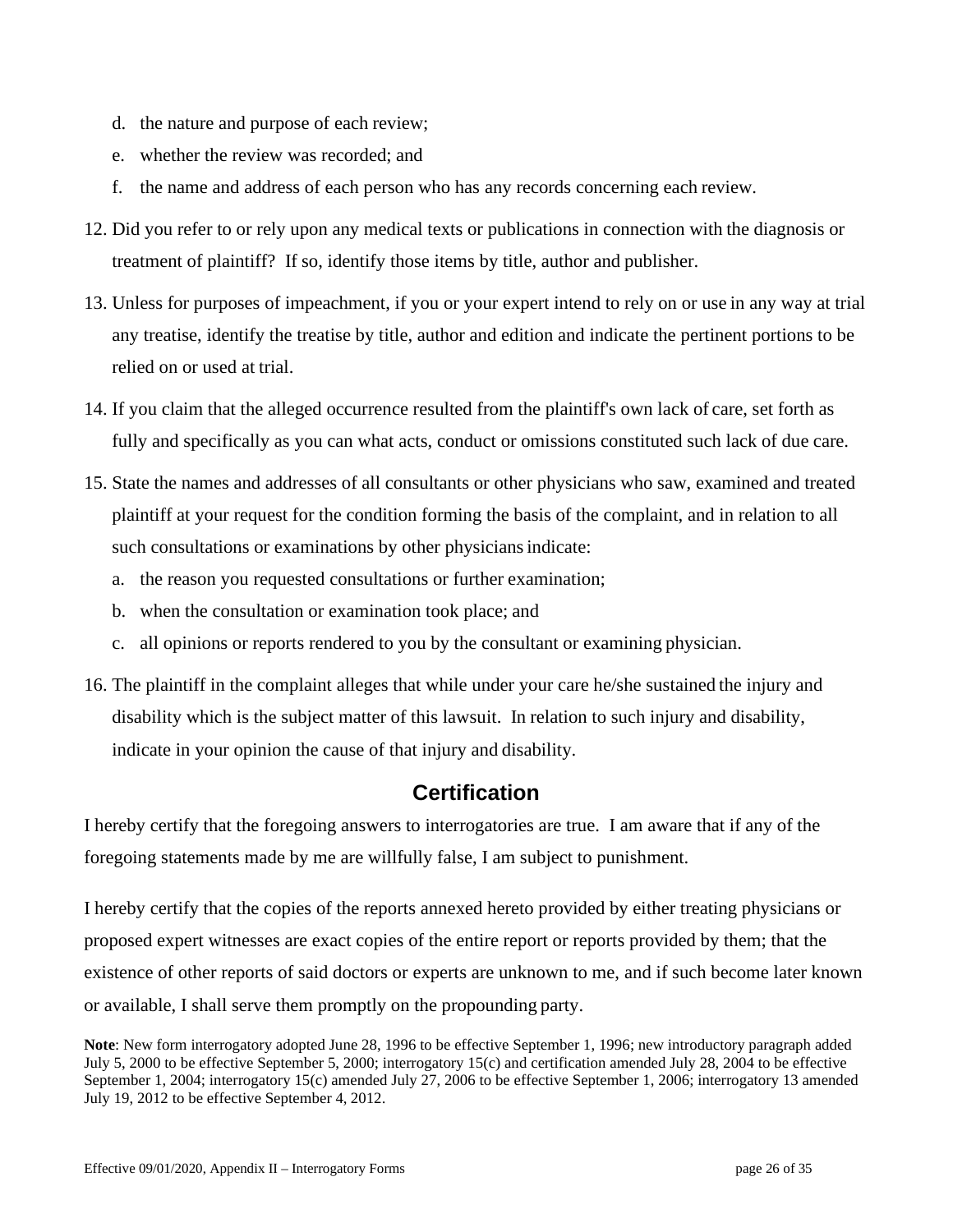# **Form C(4). Uniform Interrogatories to be Answered by Defendant in Product Liability Cases (Other Than Pharmaceutical and Toxic Tort Cases) Only: Superior Court**

All questions must be answered unless the court otherwise orders or unless a claim of privilege or protective order is made in accordance with R. 4:17-1(b)(3).

## (Caption)

In propounding the interrogatories, plaintiff should provide this information:

- a. a description of the product, as specific as possible.
- b. the date and place of purchase, if known.
- c. the make, model and any serial number or other identifying decal or feature on the product.
- d. any words printed on the product.
- e. if the product involved is a motor vehicle or has component parts, a description of any part(s) or system(s) claimed to be defective or negligently designed, manufactured or distributed, or otherwise complained of.
- f. a general description of the manner in which plaintiff claims to have been injured.

Answers to these interrogatories should be furnished within the context of the information provided by plaintiff in (a) through (f), above.

- 1. Did you manufacture the product? If so, state: (a) the date and place of manufacture; (b) the date you sold or otherwise distributed the product; and (c) the name and address of the person or entity that purchased the product from you. If you did not manufacture the product, state the name and address of the person or firm who did so. State the name and address of the person or entity from which you purchased the product.
- 2. Did you sell or otherwise distribute the product? If so, state: (a) the date on which you sold or otherwise distributed the product; (b) the names and addresses of all persons and entities that sold or otherwise distributed the product; and (c) the dates of sale and distribution for each such person or entity.
- 3. State the name and address of any person, firm or entity that did the following with respect to the product (if the product is a motor vehicle or has component parts, this question pertains to the subpart(s) or system(s) complained of): (a) designed it; (b) manufactured it; (c) assembled it; (d)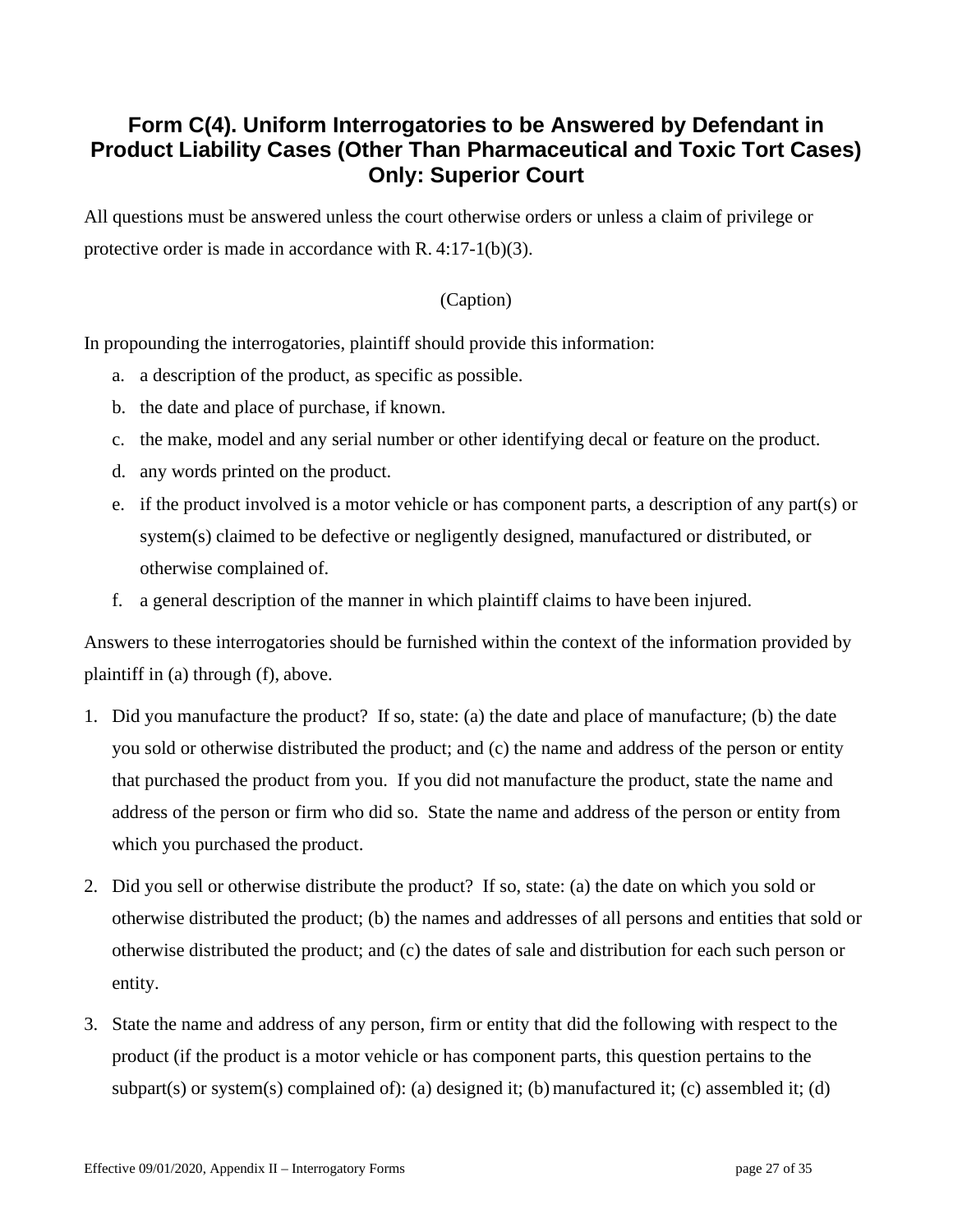packaged it; (e) distributed it, through sale or otherwise; (f) advertised it; installed it; and (h) serviced or otherwise maintained it.

- 4. Were there any writings or warnings on the product itself, on its packaging, or on anything attached or appended to the product, when it left your control? If so, state specifically and fully the exact words used and their location. If a warning was given in other than words, attach copies of any and all symbols or depictions used.
- 5. State whether you provided to a distributor, possible user or any person or firm that you expected to come in contact with the product, any form of written material, such as an owner's manual, repair manual, parts manual or any other writing pertaining to the product. If so, attach a copy of any such written material. If you do not have a copy, state specifically what was written or depicted.
- 6. Have you or any other person or entity repaired, altered, or otherwise changed the design or specifications of the product (in the case of a motor vehicle or a product with component parts, this question refers to the subpart(s) or system(s) complained of) from the date of manufacturing to the date of the incident? If so, state: (a) the name and address of the person or entity who made the repair, alteration or change; (b) the date of each such change; (c) the specific details of the change; (d) the name and address of the officer, managing agent or other person(s) in your organization most involved with such change; and (e) the names and addresses of all your employees or agents who were involved in such change. If the change is displayed on plans, specifications, blueprints or other drawings, or described in any document, attach a legible copy of such plans, specifications, blueprints, drawings or documents.
- 7. If, from the date the product was manufactured until the date of the incident, any writings or warnings pertaining to the product were added, altered, or otherwise changed, state: (a) the date of each such change; (b) the specific words or symbols used in each such change; (c) the name and address of the officer, managing agent or other person(s) in your organization most involved with such change; and (d) the names and addresses of all of your employees who were involved in such change.
- 8. Identify all correspondence between plaintiff and the defendant or its representatives and attach copies.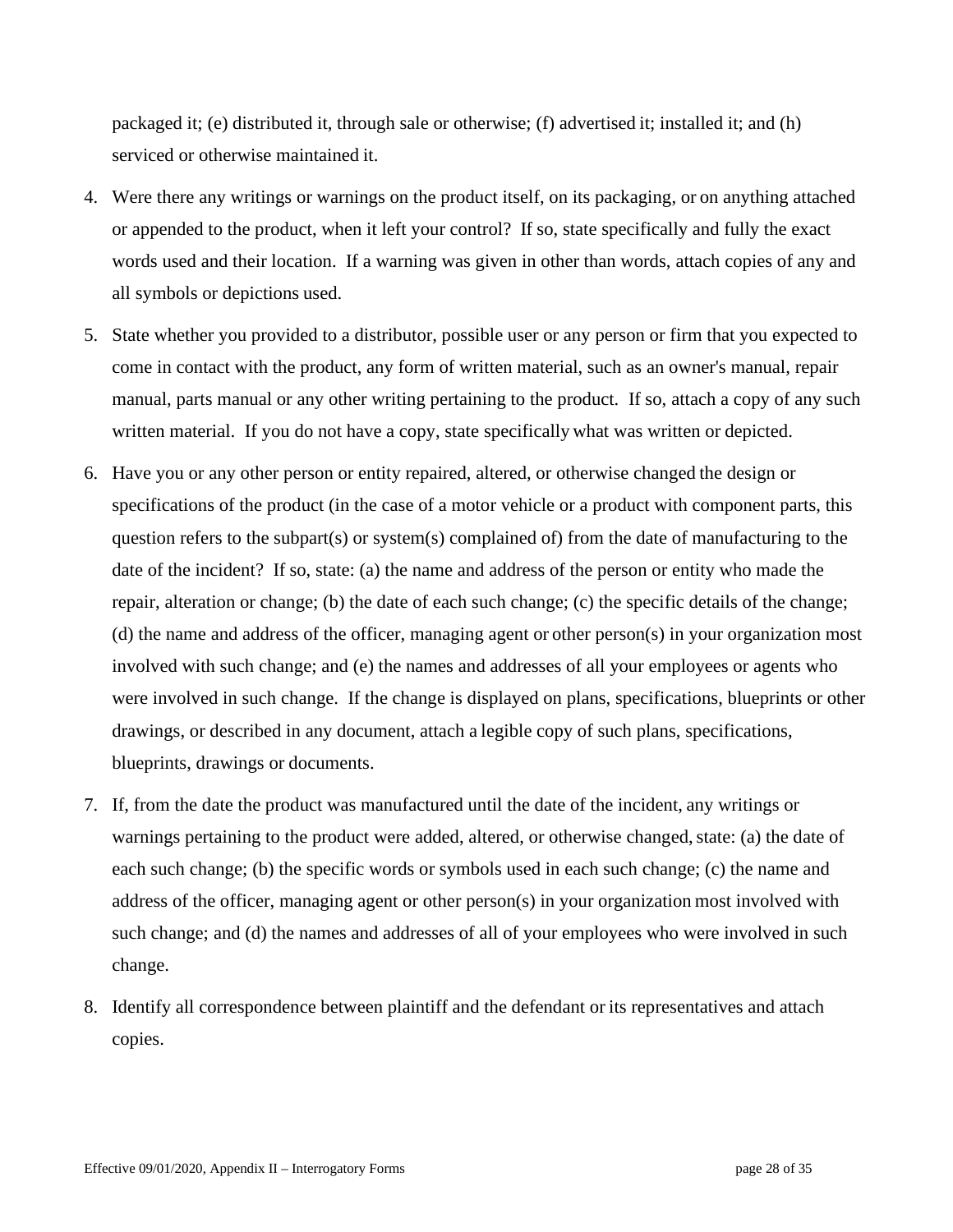- 9. State whether you intend to assert any defenses at the time of trial.
	- a. If so, and the defenses are based upon the common-law, state the principle involved and fully provide the factual basis for any such defense.
	- b. If so, and the defenses are based upon a statute, regulation or other written rule, identify each such statute, regulation or rule and fully provide the factual basis for any such defense.
	- c. If so, and your defense is based upon an alteration, use, misuse of or other change in the product, indicate each such defense and fully provide the factual basis for any such defense.
- 10. State whether at any time prior to answering these interrogatories and subsequent to the date of manufacturing or distribution of the product itself or similar products by this defendant any person complained or alleged that he, she or anyone suffered bodily injuries or death as a result of using the product in the manner in which plaintiff claims to have used the product when the injury occurred. If so: (a) identify all such claimants and their attorneys; (b) describe as specifically as possible the product involved, including but not limited to the model and serial numbers; and (c) if a lawsuit was instituted against the defendant, state the names and addresses of the claimants, their attorney(s) and the court in which such claim was instituted.
- 11. If you allege that any other person or entity or product manufactured by any other person or entity is responsible for the incident, provide the name and address of that person or entity, identify the product, if any, and fully provide the factual basis for the allegation.
- 12. Are you a member of or affiliated with any trade organization or industry group that promulgates written standards, habits or customs pertaining to the product involved in the accident? If so, provide the address of each such organization or group, and attach a copy of the written standards promulgated.
- 13. Do you contend that the design, manufacture or distribution of the product was governed by any governmental and/or industry codes, standards, regulations or advisories? If so: (a) state the name and address of the governmental agency or department, or the industry office; and (b) specifically identify the codes, standards, regulations or advisories by title and numerical, alphabetical or other coded designation.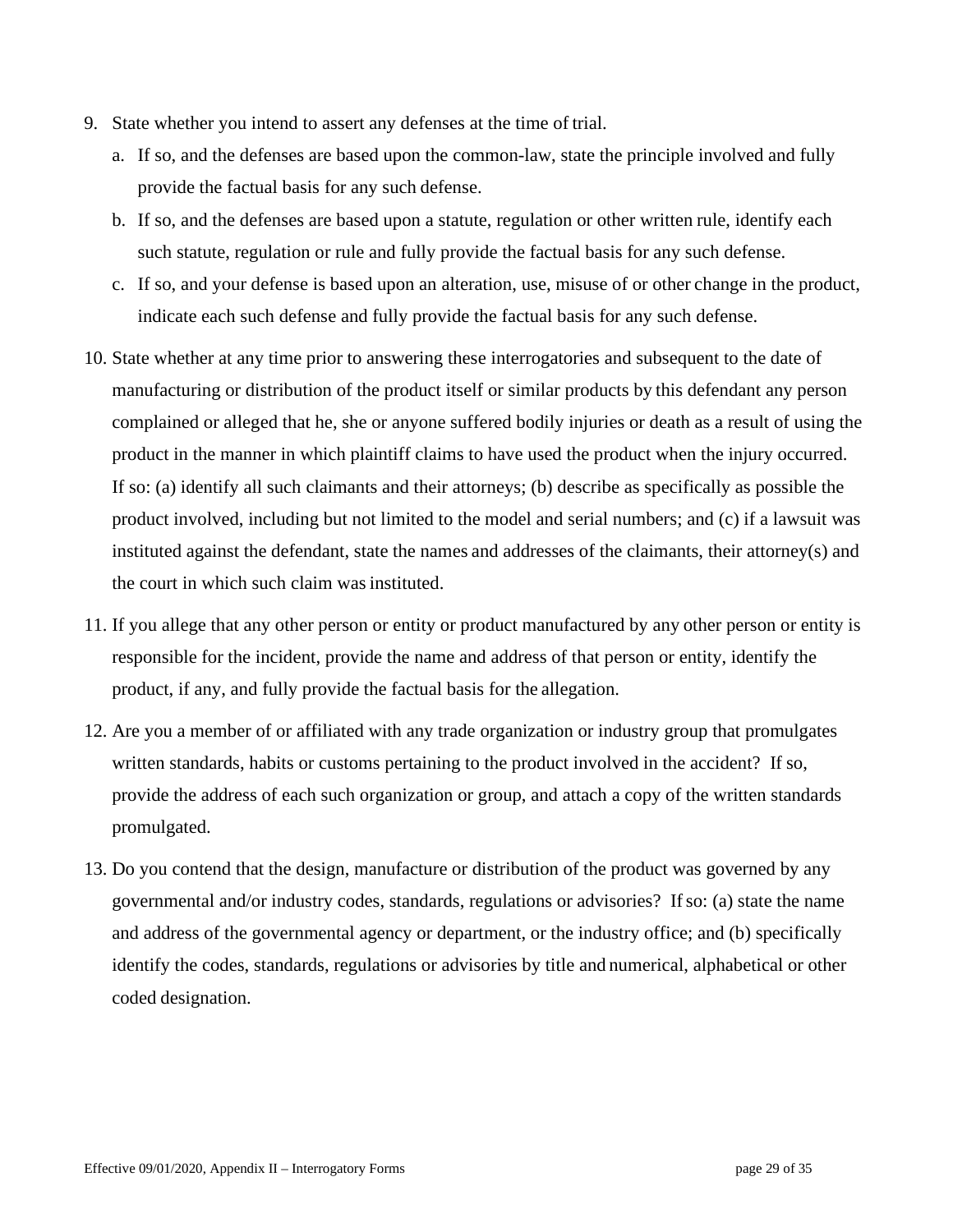I hereby certify that the foregoing answers to interrogatories are true. I am aware that if any of the foregoing statements made by me are willfully false, I am subject to punishment.

I hereby certify that the copies of the reports annexed hereto provided by either treating physicians or proposed expert witnesses are exact copies of the entire report or reports provided by them; that the existence of other reports of said doctors or experts are unknown to me, and if such become later known or available, I shall serve them promptly on the propounding party.

**Note**: New form interrogatory adopted July 10, 1998 to be effective September 1, 1998; new introductory paragraph added July 5, 2000 to be effective September 5, 2000; certification amended July 28, 2004 to be effective September 1, 2004.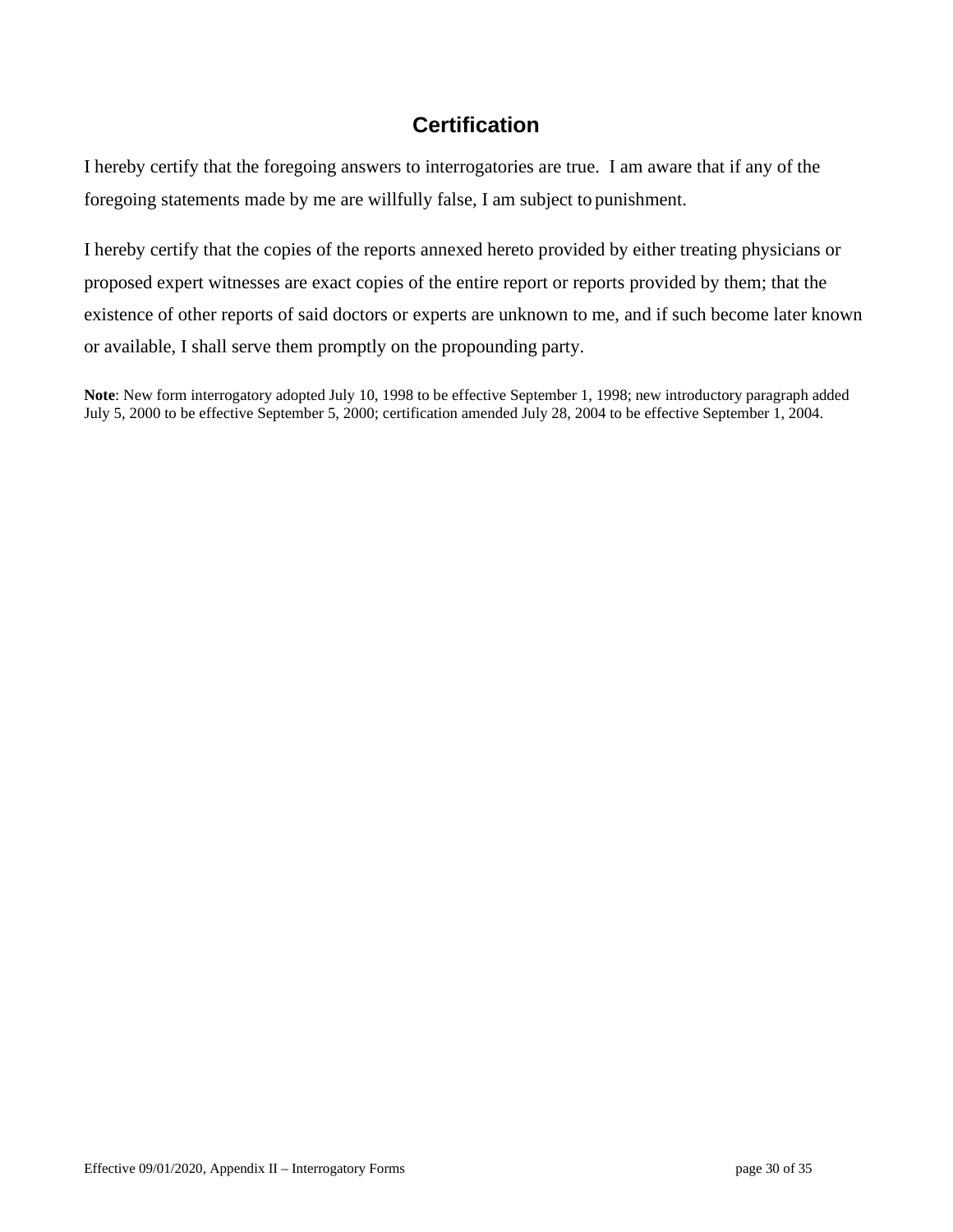# **Form D. Uniform Interrogatories by Defendant in Motor Vehicle Collision Case Involving Property Damage: Special Civil Part**

All questions must be answered unless the court otherwise orders or unless a claim of privilege or protective order is made in accordance with R. 4:17-1(b)(3).

# **Please answer the following questions with respect to the collision described in the plaintiff's complaint.**

- 1. State the registration number, make, model and year of the plaintiff's vehicle.
- 2. Specifically describe the condition of the vehicle immediately before the collision.
- 3. Specifically describe how the vehicle was damaged in the collision.
- 4. Please state: A) Did you obtain an estimate of repairs for the damage to the vehicle? If so, B) list the estimated cost of each repair and attach a copy of the estimate of repairs including the name and address of the person or company providing the estimate.
- 5. Please state: A) Has the vehicle been repaired since the collision? If so, B) list each repair; C) the price paid for each repair; D) the date of each repair; E) the name and address of each person or company performing the repairs. Attach copies of all repair bills.
- 6. If the motor vehicle was declared a total loss, attach all documents relating to the Actual Cash Value of the vehicle, salvage value and any related expenses.
- 7. Please state: A) Did the plaintiff rent a replacement vehicle? If so, B) list the name of the company; C) the price paid; D) the length of time the rental was required; and E) the reasons the rental was required.
- 8. Please state: A) Did the plaintiff have any other expenses as a result of the collision? If so, B) give an itemized statement of each such expense; C) the cost of each such expense; and D) an explanation of the reason for the expense.
- 9. List the names and addresses of anyone who may have direct knowledge of any of the facts relating to the collision or this case. Include in your answer eyewitnesses and experts or other witnesses who may testify. Attach copies of expert reports, if any.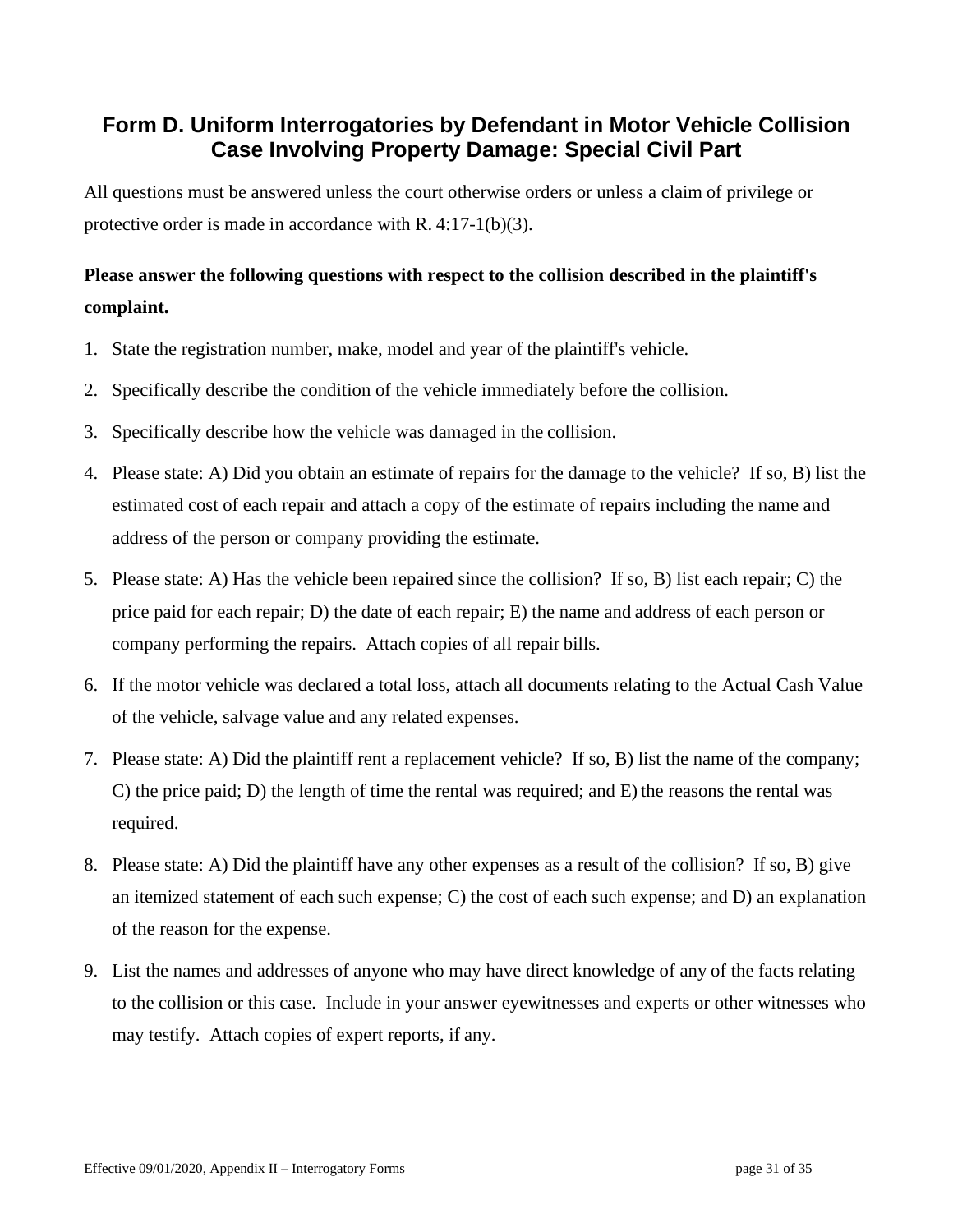- 10. Give details of the accident: A) date; B) time; C) weather; D) visibility; and E) road condition.
- 11. Who was driving your vehicle at the time of the accident? Name and address.
- 12. List the names and addresses of the occupants of the vehicle and their location in the vehicle.
- 13. Where did the accident happen? Street and town.
- 14. Which street was your vehicle on at the time of the accident?
- 15. Which direction was your vehicle going at the time of the accident?
- 16. Where on the roadway did the collision take place? You may include a sketch for greater clarity.
- 17. Please state: A) How did this accident happen? B) Who was at fault and how? C) Any other factors you believe contributed to the accident.
- 18. Did the other driver break any laws? If so, which laws?
- 19. Please state: A) Were there traffic lights, signs, or other controls for any of the vehicles involved in the accident? If so, B) What kind of light, sign or control? C) Where were they? D) Who were they for?
- 20. Please state: A) Did the accident happen in an intersection? B) Who was in the intersection first? C) Did your car stop before it entered the intersection? D) How fast was your vehicle going when it entered the intersection?
- 21. Please state: A) How far was your vehicle from the other vehicle when it was first seen? B) How fast was your vehicle going when the other vehicle was first seen? C) How fast was the other vehicle going when it was first seen?
- 22. After the accident where did the vehicle stop?
- 23. State what part of your vehicle came into contact with what part of the other vehicle or vehicles involved.

I hereby certify that the foregoing answers to interrogatories are true. I am aware that if any of the foregoing statements made by me are willfully false, I am subject to punishment.

I hereby certify that the copies of the reports annexed hereto rendered by proposed expert witnesses are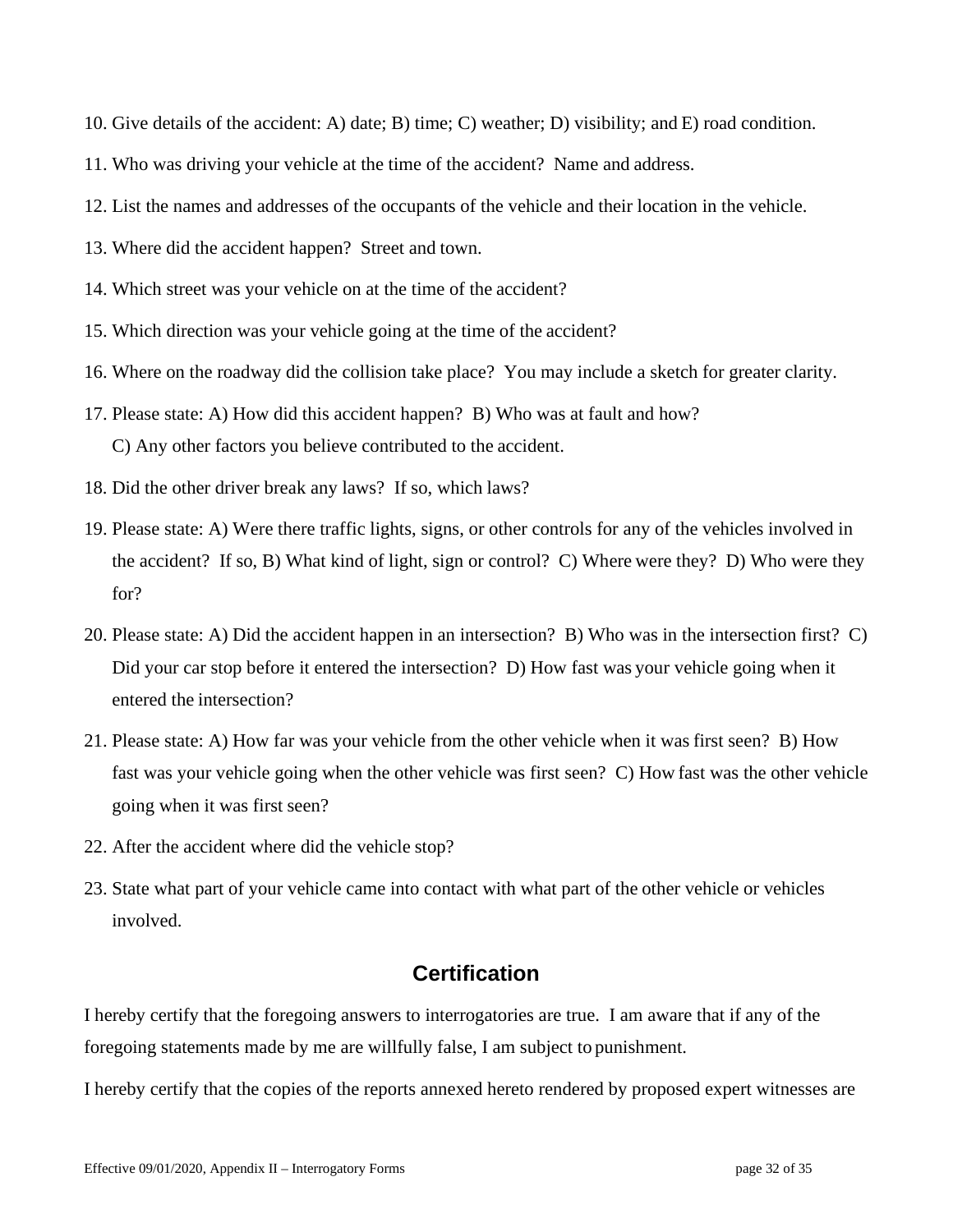exact copies of the entire report or reports rendered by them; that the existence of other reports of said experts are unknown to me, and if such become later known or available, I shall serve them promptly on the propounding party.

#### DATED: SIGNED:

**Note**: Amended July 7, 1971 to be effective September 13, 1971; entire text deleted and new text added June 28, 1996 to be effective September 1, 1996; new introductory paragraph added July 5, 2000 to be effective September 5, 2000; certification amended July 28, 2004 to be effective September 1, 2004.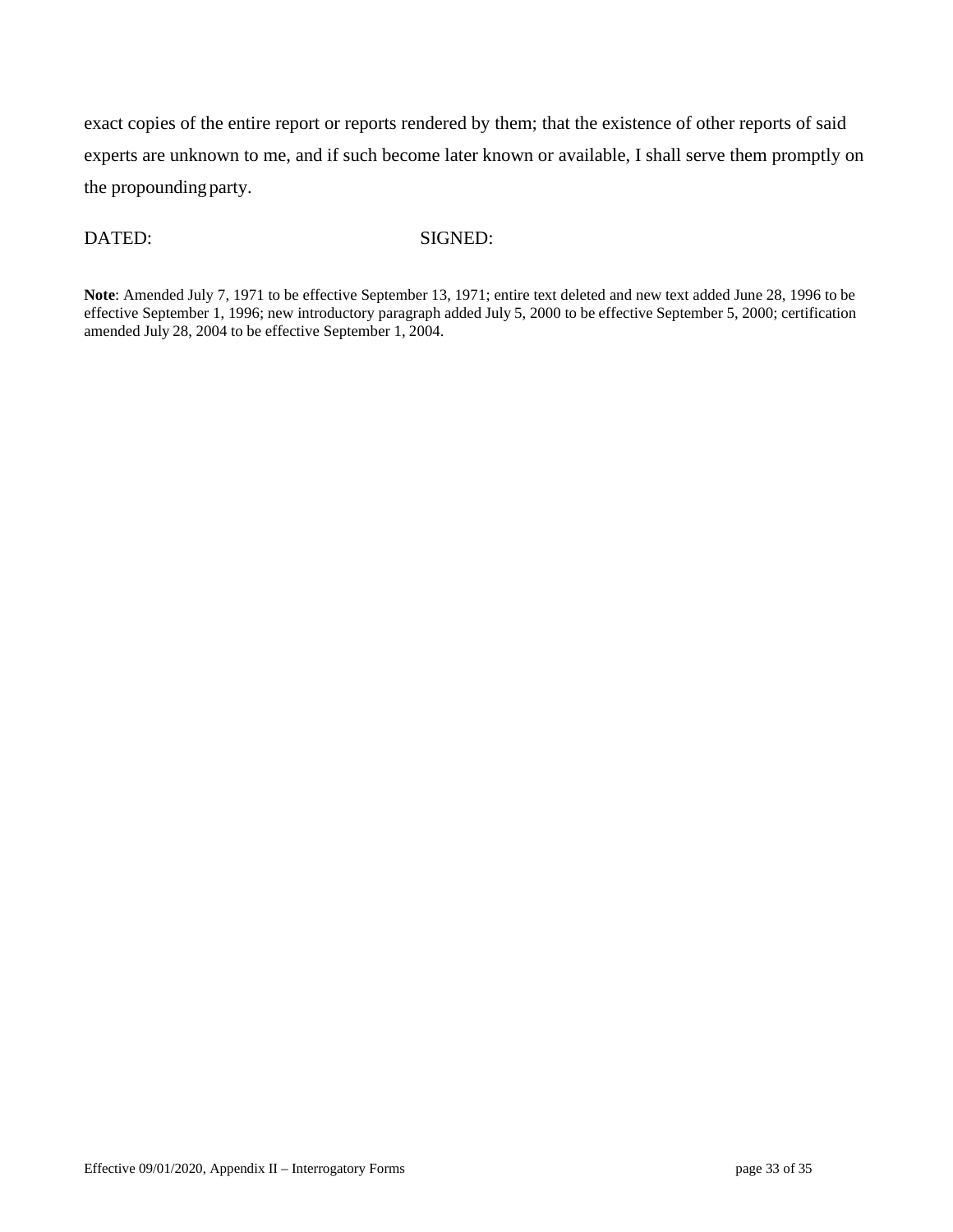# **Form E. Uniform Interrogatories by Plaintiff in Motor Vehicle Collision Case: Special Civil Part**

All questions must be answered unless the court otherwise orders or unless a claim of privilege or protective order is made in accordance with R. 4:17-1(b)(3).

# **Please answer the following questions with respect to the collision described in the plaintiff's complaint.**

- 1. Did you own one of the vehicles involved in the accident?
- 2. Were you driving one of the vehicles involved in the accident?
- 3. If it was your vehicle, but you were not driving, who was?
- 4. If it was your vehicle, but you were not driving, what was the driver doing with your vehicle?
- 5. If you were not the owner of the vehicle you were driving, give the name, address and telephone number of the owner.
- 6. If you were not the owner of the vehicle you were driving, list the vehicles you owned on the date of the accident.
- 7. If you were not driving your vehicle, give the name, address and telephone number of the person who was driving.
- 8. If you were not the driver, how did the driver get your vehicle and what wasthe driver doing with it?
- 9. List the names and addresses of the occupants of the vehicle and their location in the vehicle.
- 10. List the registration number, year, make and model of the vehicles involved in the collision.
- 11. Give details of the accident: A) date; B) time; C) weather; D) visibility; and E) road condition.
- 12. Where did the accident happen? Street and town.
- 13. Which street was your vehicle on at the time of the accident?
- 14. Which way was your vehicle going at the time of the accident?
- 15. Where on the roadway did the collision take place? You may include a sketch for greater clarity.
- 16. Please state: A) How did this accident happen? B) Who was at fault and how?
	- C) Any other factors you believe contributed to the accident.